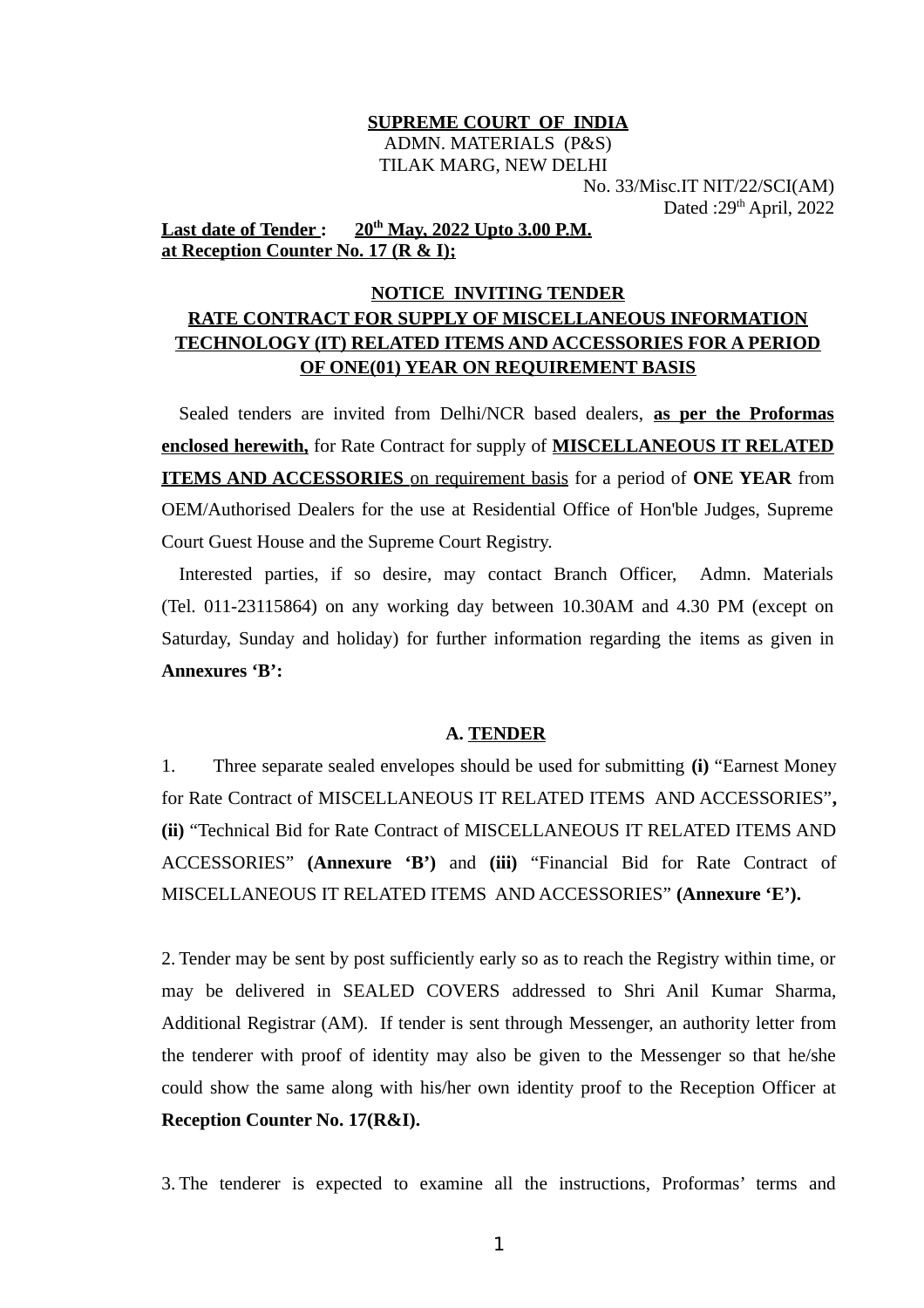conditions and specifications in the tender documents. Failing to furnish all information required by the tender document in every respect will be at the tenderer's risk and may result in rejection of the tender.

4. The tender must be received not later than the date and time specified for submitting the same. In case the date of submitting the tender is declared as a holiday, then the next working day of the Registry will be treated as the due date of the tender.

#### **B. TERMS AND CONDITIONS OF TENDER**

5. The tenderer is required to quote their lowest rates per unit in **Annexure-'E'** for the above mentioned items for the contract period of 01 year. Technical Bids are required to be furnished in **Annexure-'B'**.

6. The tenderer is required to send his/her tender along with bank guarantee / demand draft drawn in favour of ''Registrar (Admn.), Supreme Court of India" towards **Earnest Money Deposit of Rs. 57,000/-(Rupees Fifty Seven Thousand only)** for supply of miscellaneous information technology (IT) related items and accessories for a period of 01 year (name of the firm, telephone number and name of the item may be written on the reverse side of the demand draft). No interest will be payable on EMD. If EMD is exempted, Certificate has to be submitted along with the tender documents.

7. Earnest Money Deposit of the tenderers would be returned by way of RTGS/NEFT or cheque after the contract has been finally awarded to the successful tenderer. A copy of cancelled cheque is required to facilitate refund of EMD amount.

8. Tenderer having valid NSIC, MSME, Registry empanelment certificates shall be exempted from depositing earnest money. However, the copy of the same must be furnished along with tender in Earnest Money sealed envelope.

9. Hypothetical or conditional Tender will not be entertained. Tender once submitted shall not be allowed to be withdrawn or altered. If the tender is withdrawn or altered by the concerned party at any time after it is submitted, appropriate action may be taken.

10. The Registry will deal with the tenderer directly and no middlemen/Commission agents etc. should be asked by the tenderer to represent the cause and they will not be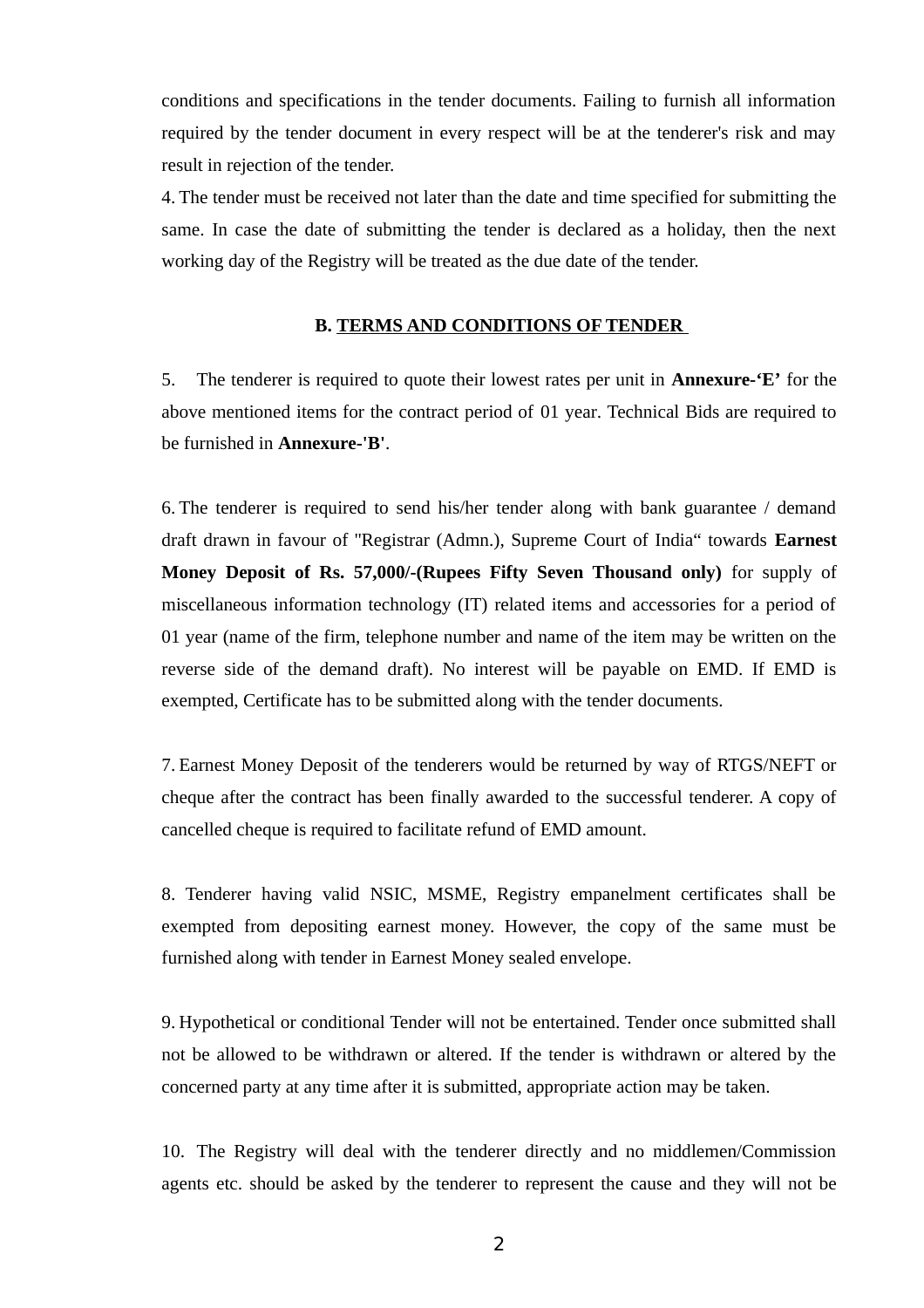entertained by the Registry.

11. The Tenderer shall give an undertaking (as per **Annexure 'C'**) that the firm/Partners/Directors/Proprietors have not been blacklisted and their business dealings with Central/State Government/Public Sector units/Autonomous bodies have not been banned/terminated on the account of poor performance.

12. In case of corrections, the same must be attested by the tenderer with full signature. Over-writing / over-typing or erasing of the figures which render it doubtful or ambiguous are not allowed and shall render the tender invalid.

13. The Registry reserves the right to make any change, at any time, in the terms and conditions of the Notice Inviting Tender and accept or reject any or all tenders wholly or partly without assigning any reason thereof.

14. The tenderer **shall quote rates both in figures and words** with blue/black ball pen. In case of any discrepancy between words and figures, the rates in words shall be accepted as correct.

15. All the pages of quotation including the documents submitted therewith must be duly signed and stamped failing which the offer shall be liable for rejection.

#### 16. **It is not binding on the part of the Registry to accept the lowest tender.**

17. Each tenderer has to certify that all the terms and conditions are acceptable to him/her.

18. The Security deposit shall stand forfeited in case of breach of any of the conditions.

19. During the subsistence of contract, in case of breach of any conditions or deficiency in service, the Registry has a right to terminate the contract and to entrust the work to another contractor. The loss, if any, sustained by the Registry on that account shall be recovered from the tenderer.

20. Tenderers are required to fill the Technical Specifications Compliance Sheet as at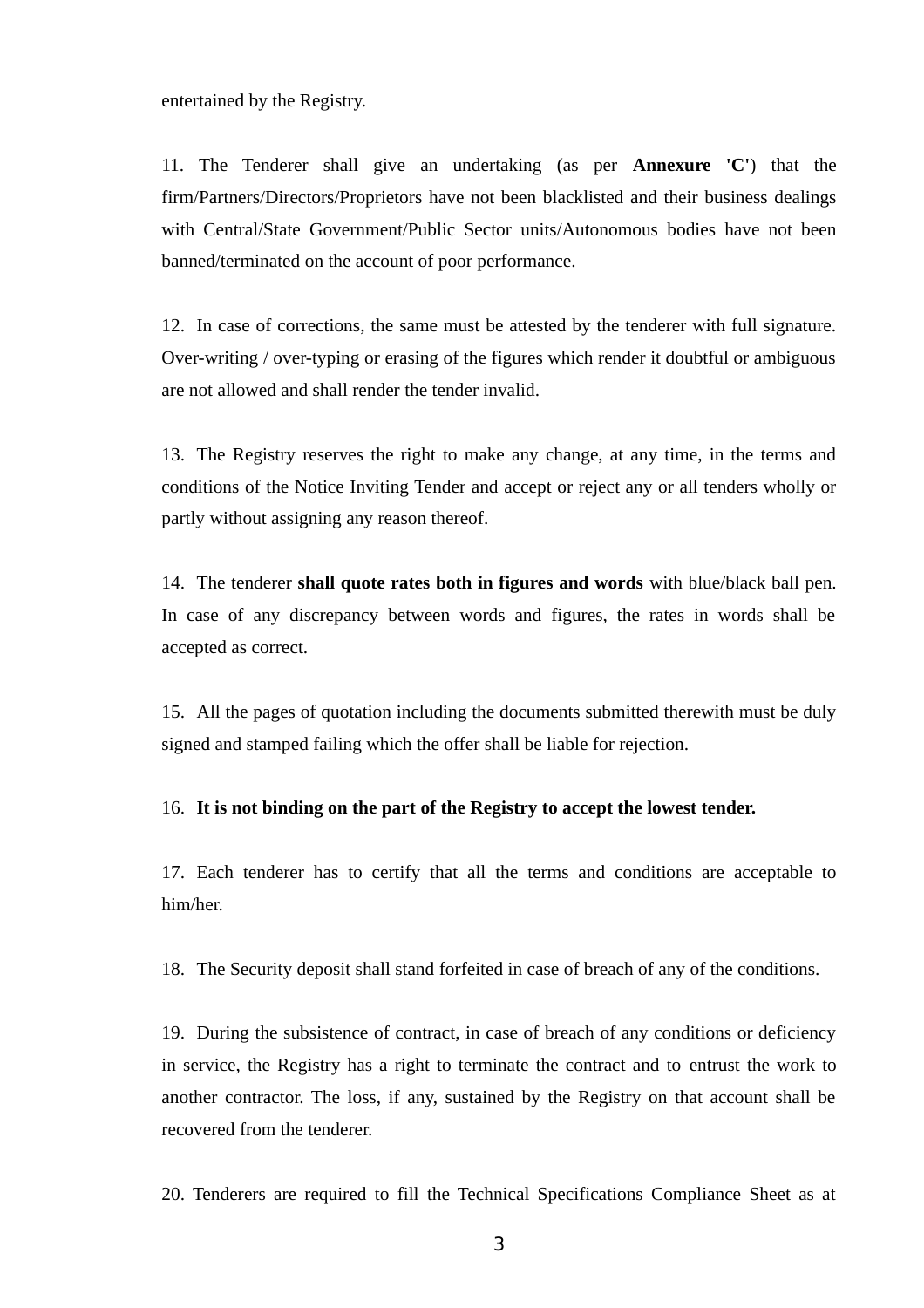**Annexure- 'B'**. Financial Bids of only the technically-qualified tenderers shall be opened.

#### **C. TERMS & CONDITIONS OF THE SUCCESSFUL TENDERER**

21. The successful tenderer(s) shall have to give **Performance Security Deposit amounting to 3% of the total amount of the tentative Purchase Order** determined on basis of approved quantity mentioned in Financial Bid Sheet, by way of Bank Guarantee drawn in favour of "The Registrar (Admn.), Supreme Court of India, New Delhi." which will be released after two months of the successful completion of the Rate contract period, terms and conditions such as warranty applicable or payment of the last bill, whichever occurs later.

22. The supply will be inspected by an Inspection Committee comprising of Senior Officers of the Registry and in case the final supply is not found in conformity with the approved specifications, the same will be liable to be rejected and the entire supply will have to be replaced with the quality exactly commensurate with the approved specifications at the cost of the tenderer. The decision of the Inspection Committee in this regard shall be final.

23. The supply as per the required specifications shall be required to be made within 2 days in the Registry (F.O.R.Destination) on receipt of Purchase Order; otherwise the Security Deposit may be forfeited along with any other action as may be deemed appropriate by the Registry. Non-availability of raw material shall not be accepted as a ground for delay in supply and shall equally be penalised.

24. The payment will be made only after full supply is received and accepted as per approved specifications. No part payment or advance payment will be made.

25. Validity: Quoted rates must be valid during the contract period. No escalation in respect of materials, freight etc. will be allowed.

26. Successful Tenderer/s is/are required to fill the Undertaking of authenticity of Suppliers for Miscellaneous IT Related Items and Accessories as at **Annexure- 'D'**.

4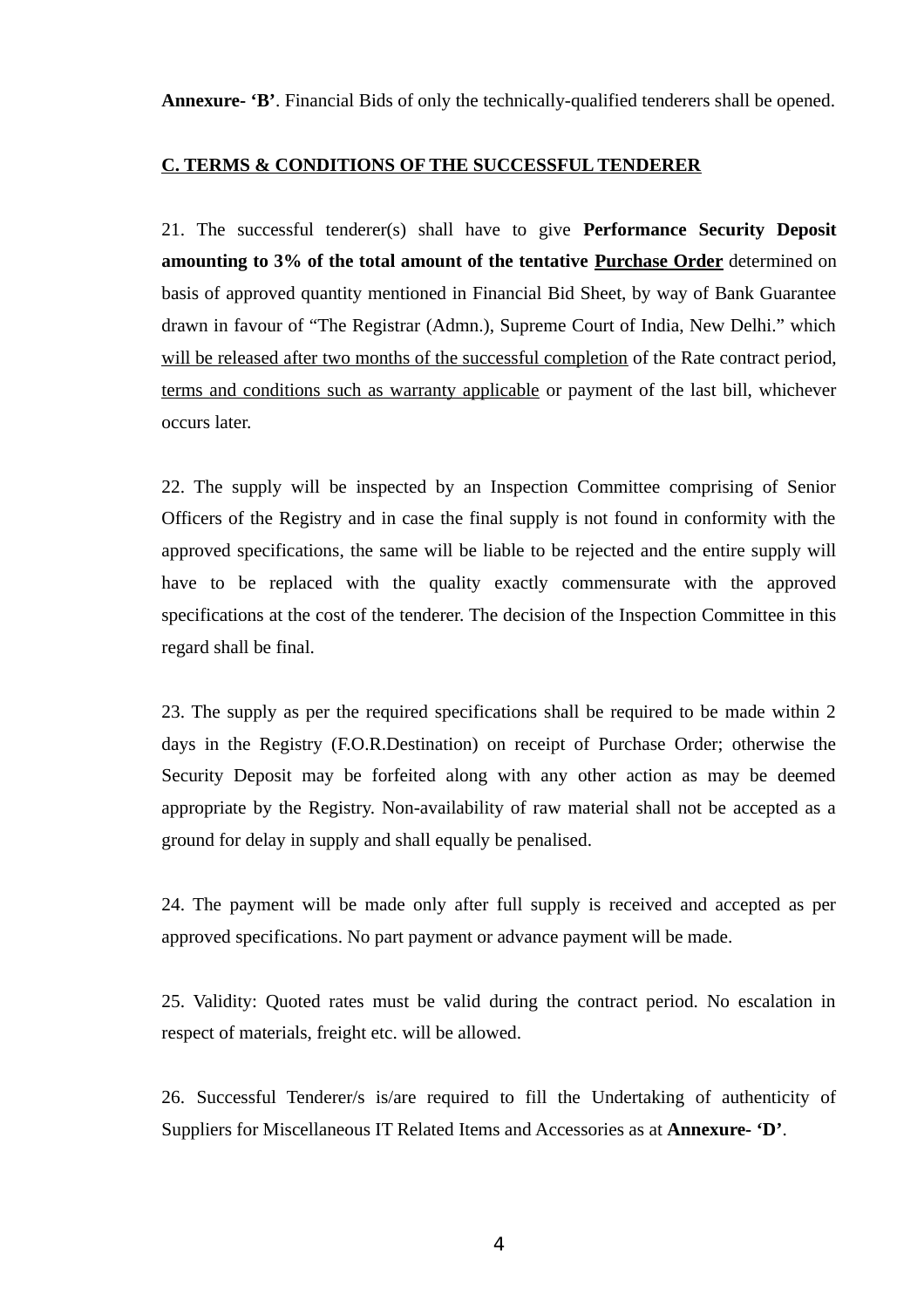#### **D. PENALTIES**

27. If delivery is not made in time and the Registry is required to make purchase from outside at higher rates, the loss sustained will be deducted from the E.M.D/Performance Security Deposit of the Tenderer.

28. Irrespective of the fact as to whether or not the Registry makes the purchase from outside, the Registry may impose penalty of 1% per week on total cost subject to a maximum of 10%, for delayed delivery, if the delay is due to wilful laches or negligence of the tenderer and if it causes financial loss or inconvenience to the Registry.

#### **E. INVITATION OF TENDER**

Interested parties may send their tenders in three separate sealed envelopes superscribed as follows: **(i)** "Earnest Money for Rate Contract of MISCELLANEOUS IT RELATED ITEMS AND ACCESSORIES"**, (ii)** "Technical Bid for Rate Contract of MISCELLANEOUS IT RELATED ITEMS AND ACCESSORIES" and **(iii)** "Financial Bid for Rate Contract of MISCELLANEOUS IT RELATED ITEMS AND ACCESSORIES" respectively addressed by name to the undersigned or may be handed over personally at the **Registry's Reception Counter No. 17** near PRO office **on or before 20th May, 2022 upto 3.00 P.M. which will be opened at 3.30 P.M**. on the same day by a Committee of Officers constituted for the purpose before the tenderers or their authorized representative(s) who may wish to remain present on that day. The tenders received after due date and/or time and/or without earnest money, if applicable, shall not be entertained. In the first instance, envelopes containing Earnest Money will be opened, thereafter, the envelopes containing Technical Bids will be opened. The envelopes containing Financial Bids will be opened at a later date and time to be communicated only to the tenderers who are found technically-qualified.

> Sd/- (ANIL KUMAR SHARMA) Additional Registrar(AM) 29-04-2022

Encls : ANNEXURES "A", "B", "C" "D" & "E"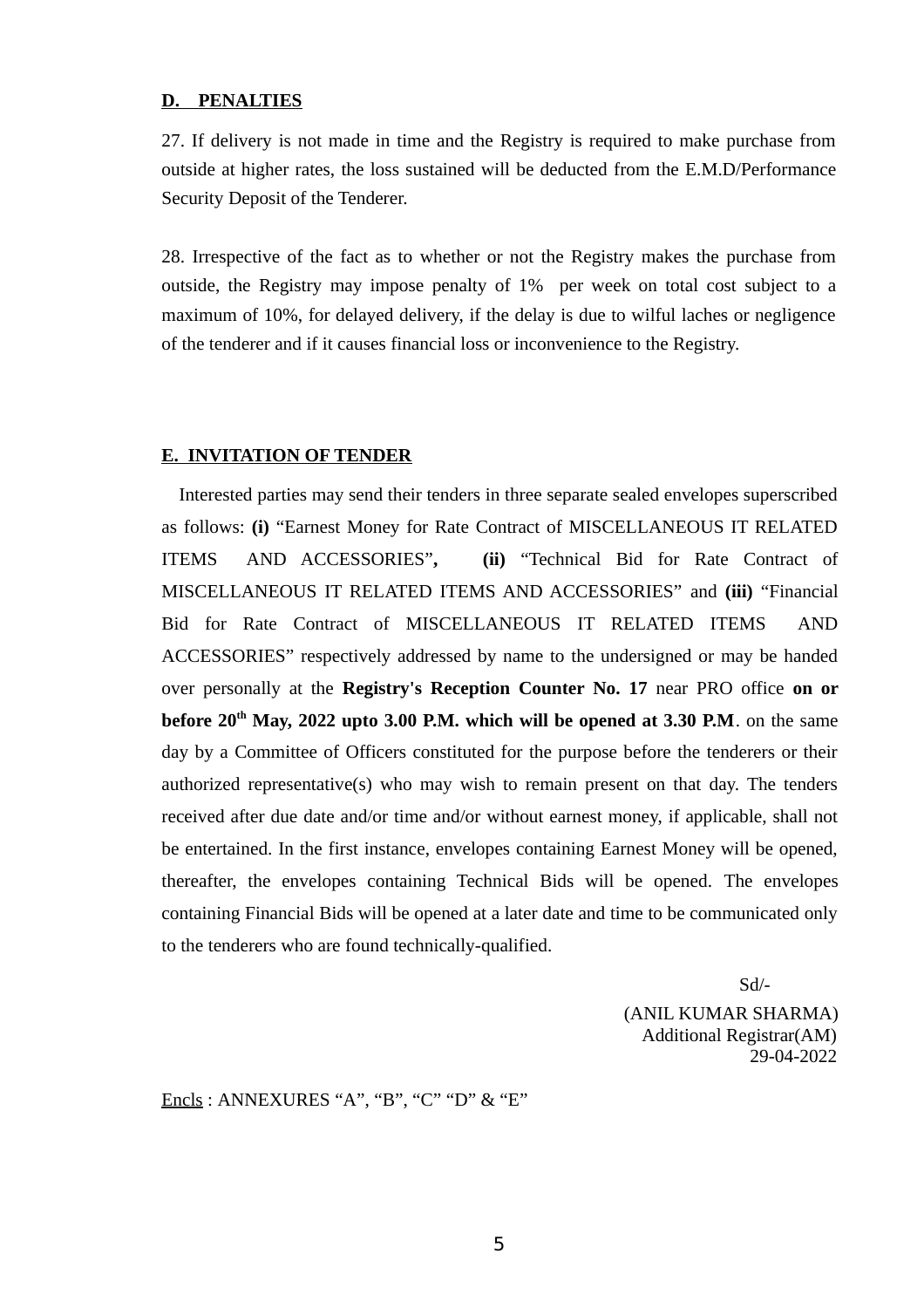# **Supreme Court of India Admn. Materials (P & S)**

# No. 33/Misc.IT NIT/22/SCI(AM) Dated : 29<sup>th</sup> April, 2022

### **PROFORMA TO BE FILLED IN BY THE TENDERER FOR RATE CONTRACT FOR MISCELLANEOUS IT RELATED ITEMS AND ACCESSORIES FOR 01(ONE) YEAR**

| (copy to be enclosed)                                          |           |
|----------------------------------------------------------------|-----------|
| 4. Whether all the terms & conditions                          |           |
|                                                                |           |
| 6. Copies of Income Tax Returns of last three Financial Years. |           |
|                                                                |           |
| Place:<br>Date:                                                | Signature |

(Name of firm with stamp)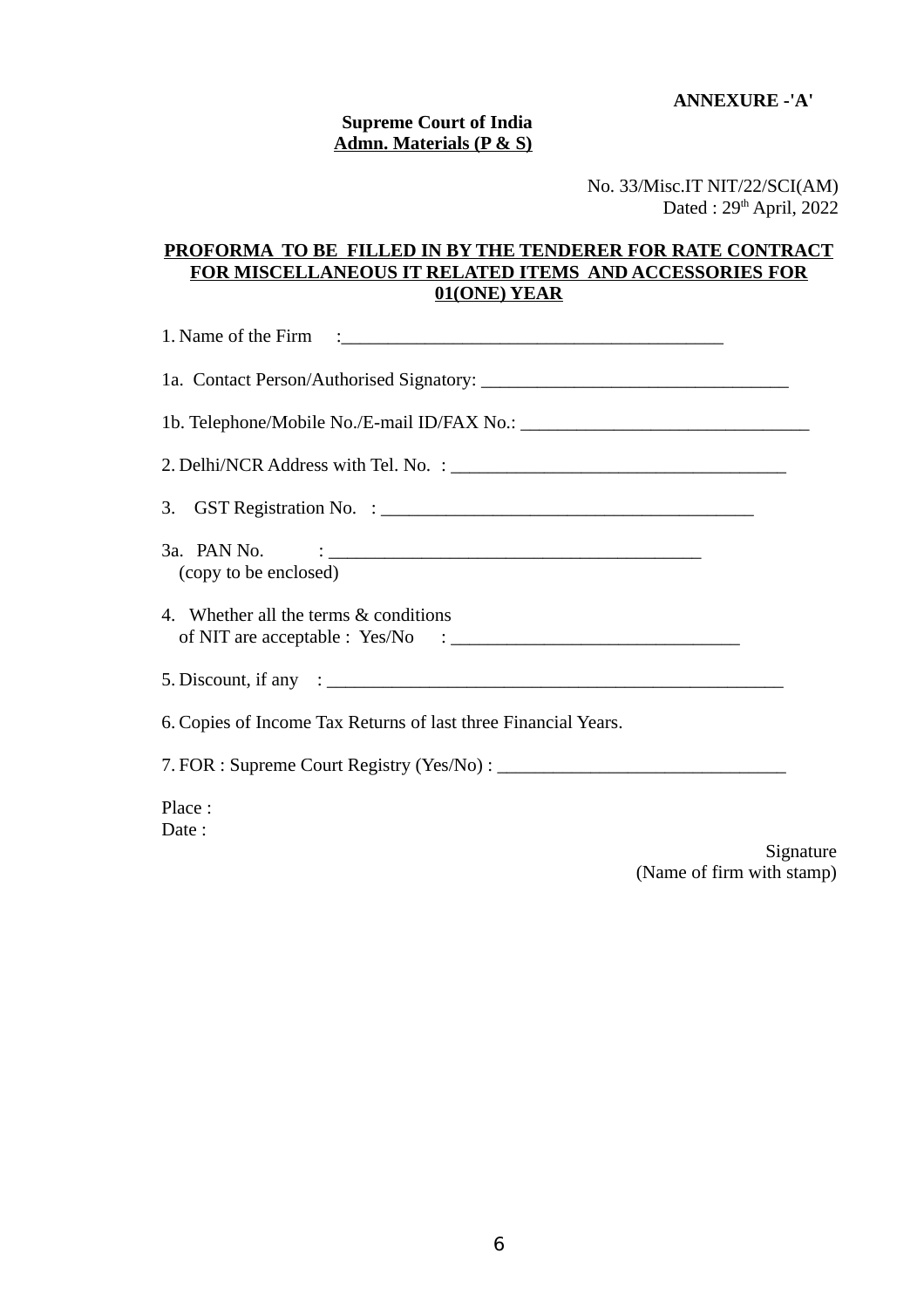**ANNEXURE -'B'** 

### **Supreme Court of India Admn. Materials (P & S)**

#### No. 33/Misc.IT NIT/22/SCI(AM)  $Dated: 29<sup>th</sup> April, 2022$

# **TECHNICAL SPECIFICATIONS COMPLIANCE SHEET**

| Sr.<br>No. | <b>Item</b>                             | <b>Technical</b><br><b>Specifications</b><br><b>or</b><br><b>Equivalent</b><br><b>or</b><br><b>Higher Specs</b>             | <b>Make and Model</b>                                                                   | Compliance<br>(Mention Yes /<br>No) |
|------------|-----------------------------------------|-----------------------------------------------------------------------------------------------------------------------------|-----------------------------------------------------------------------------------------|-------------------------------------|
| 1.         | Antivirus                               | Pack<br>$\mathbf{1}$<br>$10-$<br>containing<br>License<br>User<br><b>Keys</b><br>Total<br>Security<br><b>Latest version</b> | (Reputed preferred<br><b>Brands</b><br>Quickheal<br>(latest),<br>are<br>McAfee, Norton) |                                     |
| 2.         | 128 GB Pen Drives                       | 3.0<br><b>USB</b><br>compatible                                                                                             | Kingston, Sandisk, HP                                                                   |                                     |
| 3.         | <b>64 GB Pendrives</b>                  | 3.0<br><b>USB</b><br>compatible                                                                                             | Kingston, HP, Sandisk                                                                   |                                     |
| 4.         | 32 GB Pendrives                         | 3.0<br><b>USB</b><br>compatible                                                                                             | Kingston, HP, Sandisk                                                                   |                                     |
| 5.         | <b>16 GB Pendrives</b>                  | <b>USB</b><br>3.0<br>compatible                                                                                             | Kingston, HP, Sandisk                                                                   |                                     |
| 6.         | 8 GB Pendrives                          | 3.0<br><b>USB</b><br>compatible                                                                                             | Kingston, HP, Sandisk                                                                   |                                     |
| 7.         | <b>4 GB Pendrives</b>                   | 3.0<br><b>USB</b><br>compatible                                                                                             | Kingston, HP, Sandisk                                                                   |                                     |
| 8.         | Wireless<br>Keyboard<br>and Mouse Combo | With<br>Rupee<br>Symbol<br>(compatible<br>with<br>windows<br>and ubuntu)                                                    | Logitech, HP                                                                            |                                     |
| 9.         | <b>Wireless Mouse</b>                   |                                                                                                                             | Logitech, HP, Dell                                                                      |                                     |
| 10.        | Wireless Keyboard                       |                                                                                                                             | Logitech, HP, Dell                                                                      |                                     |
| 11.        | Keyboard<br>Wired<br>(USB)              | With<br>Rupee<br>Symbol<br>(compatible<br>with<br>windows<br>and ubuntu)                                                    | TVS Gold Bharat Keyboard,<br>HP Keyboard 100                                            |                                     |
| 12.        | Wired Mouse (USB)                       |                                                                                                                             | X1000 Wired Mouse/<br>HP<br>Logitech M90 Wired USB<br>Mouse                             |                                     |
| 13.        | 1 TB External Hard                      | 3.0<br><b>USB</b>                                                                                                           | WD / Seagate                                                                            |                                     |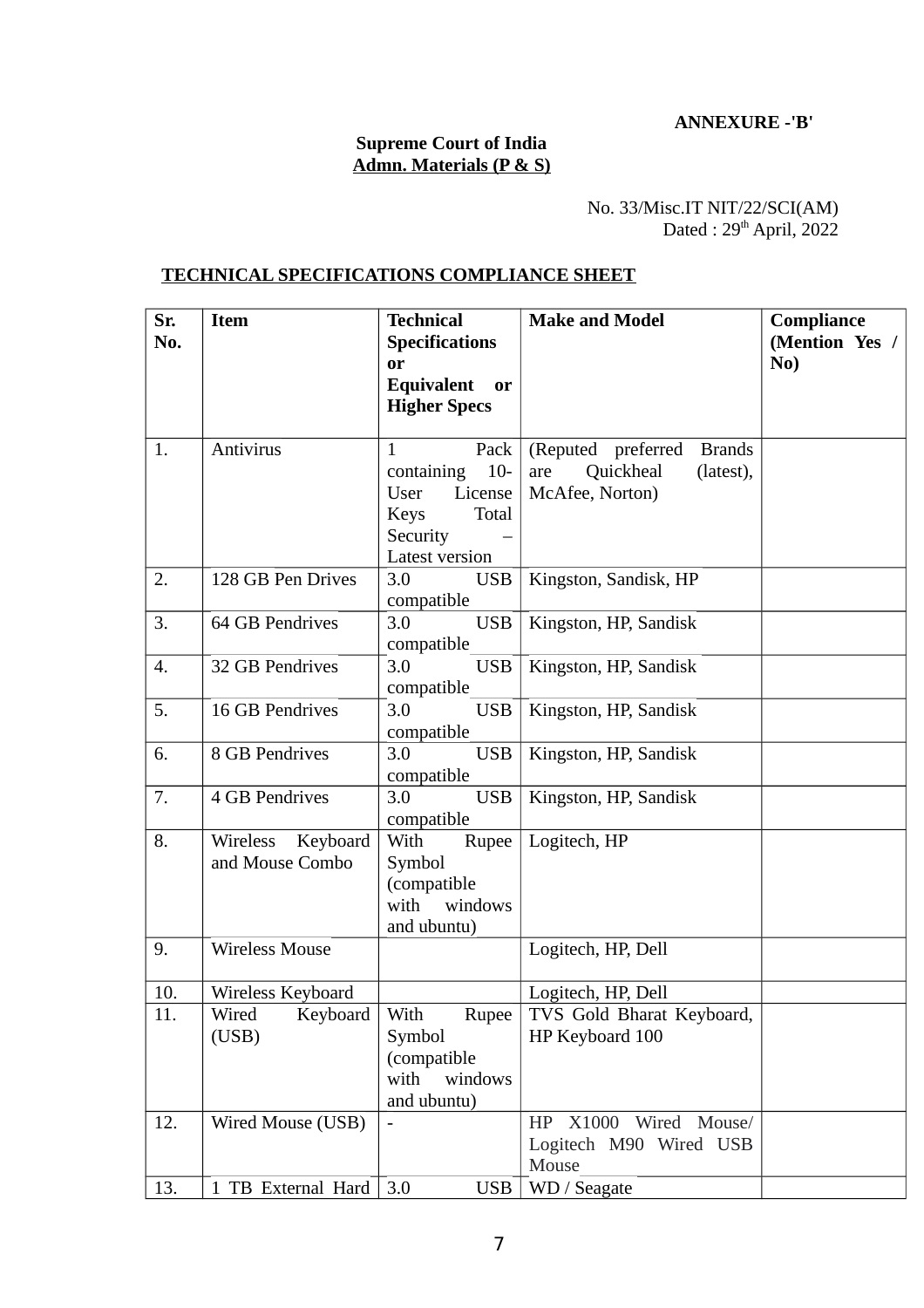|     | with<br>Disk<br><b>Drive</b><br>Cable                               | compatible<br>(compatible<br>with<br>windows<br>and ubuntu)                                       |                                                                                                      |  |
|-----|---------------------------------------------------------------------|---------------------------------------------------------------------------------------------------|------------------------------------------------------------------------------------------------------|--|
| 14. | 2 TB External Hard<br>Disk<br><b>Drive</b><br>with<br>Cable         | 3.0<br><b>USB</b><br>compatible<br>(compatible<br>with windows<br>and ubuntu)                     | WD / Seagate                                                                                         |  |
| 15. | 4 TB External Hard<br>Disk                                          | 3.0<br><b>USB</b><br>compatible<br>(compatible<br>with<br>windows<br>and ubuntu)                  | WD / Seagate                                                                                         |  |
| 16. | 1 TB External Hard<br>Disk Drive                                    | Wifi-enabled;<br>3.0<br><b>USB</b><br>compatible<br>(compatible<br>with<br>windows<br>and ubuntu) | Western Digital My Passport<br>Wireless Pro/ Asus Travelair<br>N                                     |  |
| 17. | 2 TB External Hard<br>Disk Drive                                    | Wifi-enabled;<br>3.0<br><b>USB</b><br>compatible<br>(compatible<br>with<br>windows<br>and ubuntu) | Western Digital My Passport<br>Wireless Pro/ Asus Travelair<br>N                                     |  |
| 18. | 4 TB External Hard<br>Disk<br><b>Drive</b><br>(With<br>cable)       | Wifi-enabled;<br>3.0<br><b>USB</b><br>compatible<br>(compatible<br>with<br>windows<br>and ubuntu) | Western Digital My Passport<br>Wireless Pro/ Asus Travelair<br>N                                     |  |
| 19. | 4.7 GB DVD                                                          | With<br>Hard<br>Cover                                                                             | Sony/ HP/Samsung                                                                                     |  |
| 20. | 8.5 GB DVD                                                          | With<br>Hard<br>Cover                                                                             | Sony/ HP/Samsung                                                                                     |  |
| 21. | Windows<br>10<br>Software<br>volume<br>Multiple<br>license<br>users | <b>Latest Version</b>                                                                             | Single User, 5 User, 10 User                                                                         |  |
| 22. | Office<br>Microsoft<br>2019<br>Volume<br>license<br>Multiple users  | Home<br>and<br><b>Business</b><br>$-64$<br>Bit<br>(Latest<br>Version)                             | Single User, 5 User, 10 User                                                                         |  |
| 23. | HDMI<br>HDMI<br>to<br>Cable                                         | 1 Meter                                                                                           | Honeywell 8K Ultra High<br>speed HDMI Ver 2.1 cable<br>/ Belkin Ultra HD<br>High<br>Speed HDMI Cable |  |
| 24. | <b>HDMI</b><br>HDMI<br>to<br>Cable                                  | 2 Meter                                                                                           | Honeywell 8K Ultra High<br>speed HDMI Ver 2.1 cable<br>Belkin Ultra HD High                          |  |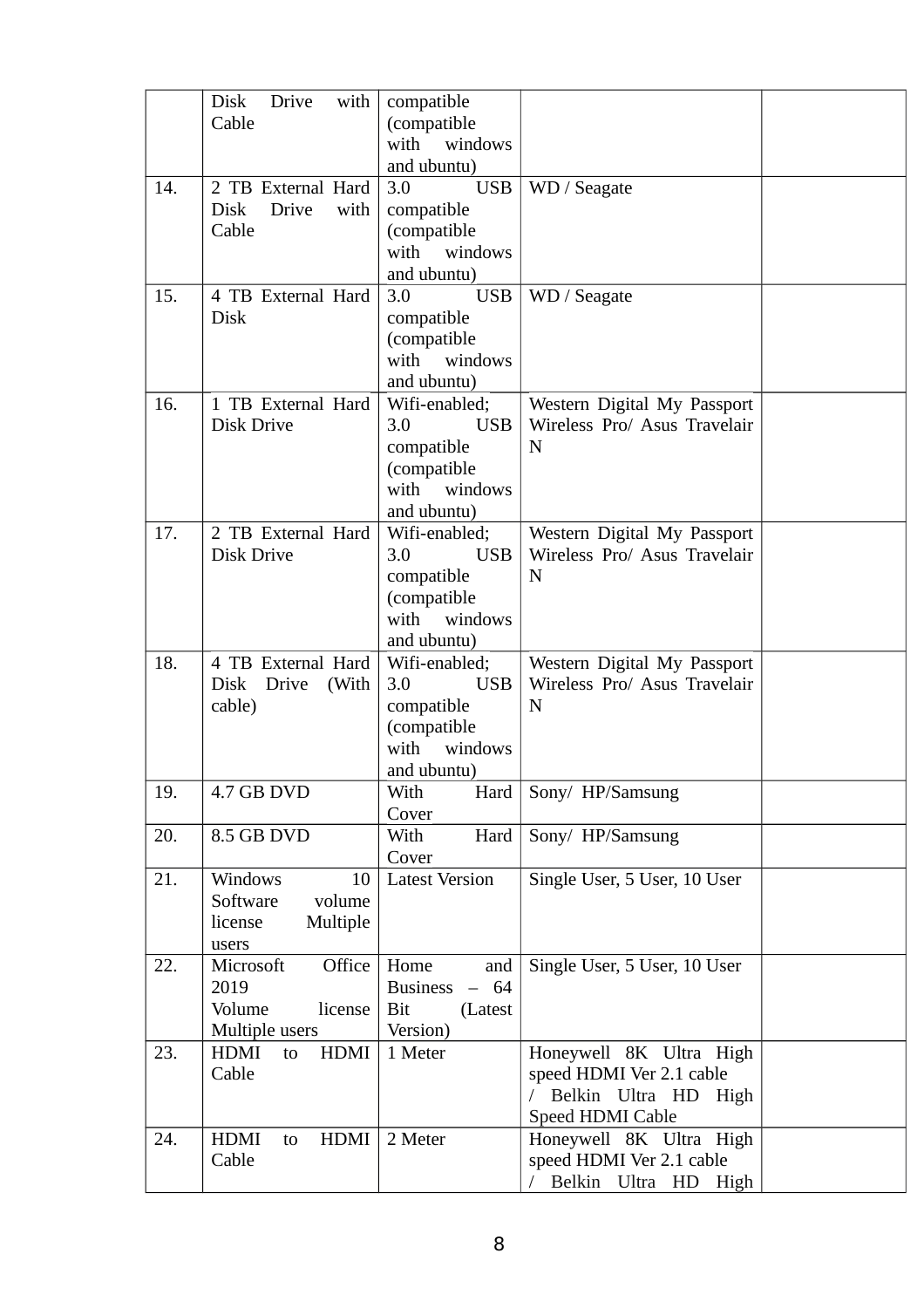|           |             |                   |            |                               | Speed HDMI Cable                            |  |
|-----------|-------------|-------------------|------------|-------------------------------|---------------------------------------------|--|
| 25.       | <b>HDMI</b> | to                | HDMI       | 3 Meter                       | Honeywell 8K Ultra High                     |  |
|           | Cable       |                   |            |                               | speed HDMI Ver 2.1 cable                    |  |
|           |             |                   |            |                               | / Belkin Ultra HD<br>High                   |  |
|           |             |                   |            |                               | Speed HDMI Cable                            |  |
| 26.       | <b>HDMI</b> | to                | HDMI       | 5 Meter                       | Honeywell 8K Ultra High                     |  |
|           | Cable       |                   |            |                               | speed HDMI Ver 2.1 cable                    |  |
|           |             |                   |            |                               | / Belkin Ultra HD High                      |  |
|           |             |                   |            |                               |                                             |  |
|           |             |                   |            |                               | Speed HDMI Cable                            |  |
| 27.       | <b>HDMI</b> | to                | HDMI       | 10 Meter                      | Honeywell 8K Ultra High                     |  |
|           | Cable       |                   |            |                               | speed HDMI Ver 2.1 cable                    |  |
|           |             |                   |            |                               | / Belkin Ultra HD High                      |  |
|           |             |                   |            |                               | Speed HDMI Cable                            |  |
| 28.       | <b>HDMI</b> | to                | HDMI       | 15 Meter                      | Honeywell 8K Ultra High                     |  |
|           | Cable       |                   |            |                               | speed HDMI Ver 2.1 cable                    |  |
|           |             |                   |            |                               | / Belkin Ultra HD<br>High                   |  |
|           |             |                   |            |                               | Speed HDMI Cable                            |  |
| 29.       | <b>HDMI</b> | to                | HDMI       | 20 Meter                      | Honeywell 8K Ultra High                     |  |
|           | Cable       |                   |            |                               | speed HDMI Ver 2.1 cable                    |  |
|           |             |                   |            |                               | / Belkin Ultra HD<br>High                   |  |
|           |             |                   |            |                               | Speed HDMI Cable                            |  |
|           |             |                   |            |                               |                                             |  |
| 30.       | External    |                   | <b>DVD</b> | <b>USB</b><br>2.0             | Samsung, LG                                 |  |
|           | Writer      |                   |            | interface (up to              |                                             |  |
|           |             |                   |            | 480Mbits/s,                   |                                             |  |
|           |             | 3.0<br><b>USB</b> |            |                               |                                             |  |
|           |             | Compatible)       |            |                               |                                             |  |
|           |             | Max 8x DVD        |            |                               |                                             |  |
|           |             |                   |            | $\mathbf R$<br>Write<br>$+/-$ |                                             |  |
|           |             |                   |            | Speed Max 24x                 |                                             |  |
|           |             |                   |            | CD Write Speed                |                                             |  |
| 31.       | <b>HDMI</b> | to                | <b>VGA</b> | 2 Meter                       | BlueRigger/Belkin                           |  |
|           | Cable       |                   |            |                               |                                             |  |
|           |             |                   |            |                               |                                             |  |
|           |             |                   |            |                               |                                             |  |
|           |             |                   |            |                               |                                             |  |
|           |             |                   |            |                               |                                             |  |
| 32.       | <b>HDMI</b> | to                | <b>VGA</b> | 3 Meter                       | BlueRigger/Belkin                           |  |
|           | Cable       |                   |            |                               |                                             |  |
| 33.       | <b>HDMI</b> | to                | <b>VGA</b> | 5 Meter                       | BlueRigger/ Belkin                          |  |
|           | Cable       |                   |            |                               |                                             |  |
| 34.       | <b>HDMI</b> | to                | <b>VGA</b> | 15 Meter                      | BlueRigger/ Belkin                          |  |
|           | Cable       |                   |            |                               |                                             |  |
|           |             |                   |            |                               |                                             |  |
|           |             |                   |            |                               |                                             |  |
|           |             |                   |            |                               |                                             |  |
| 35.       | <b>HDMI</b> | to                | VGA        | <b>Standard Size</b>          | 40248<br><b>UGreen</b><br><b>HDMI</b><br>to |  |
|           |             |                   |            |                               | Adapter./<br><b>Belkin</b><br>VGA           |  |
| Converter |             |                   |            |                               |                                             |  |
|           |             |                   |            |                               | B2B127-BLK HDMI to VGA                      |  |
|           |             |                   |            |                               | Adapter.                                    |  |
| 36.       | <b>HDMI</b> | to                | <b>VGA</b> | <b>Standard Size</b>          | <b>HDMI</b><br><b>UGreen</b><br>40248<br>to |  |
|           | Converter   |                   |            |                               | Adapter./<br>VGA<br><b>Belkin</b>           |  |
|           |             |                   |            |                               | B2B127-BLK HDMI to VGA                      |  |
|           |             |                   |            |                               |                                             |  |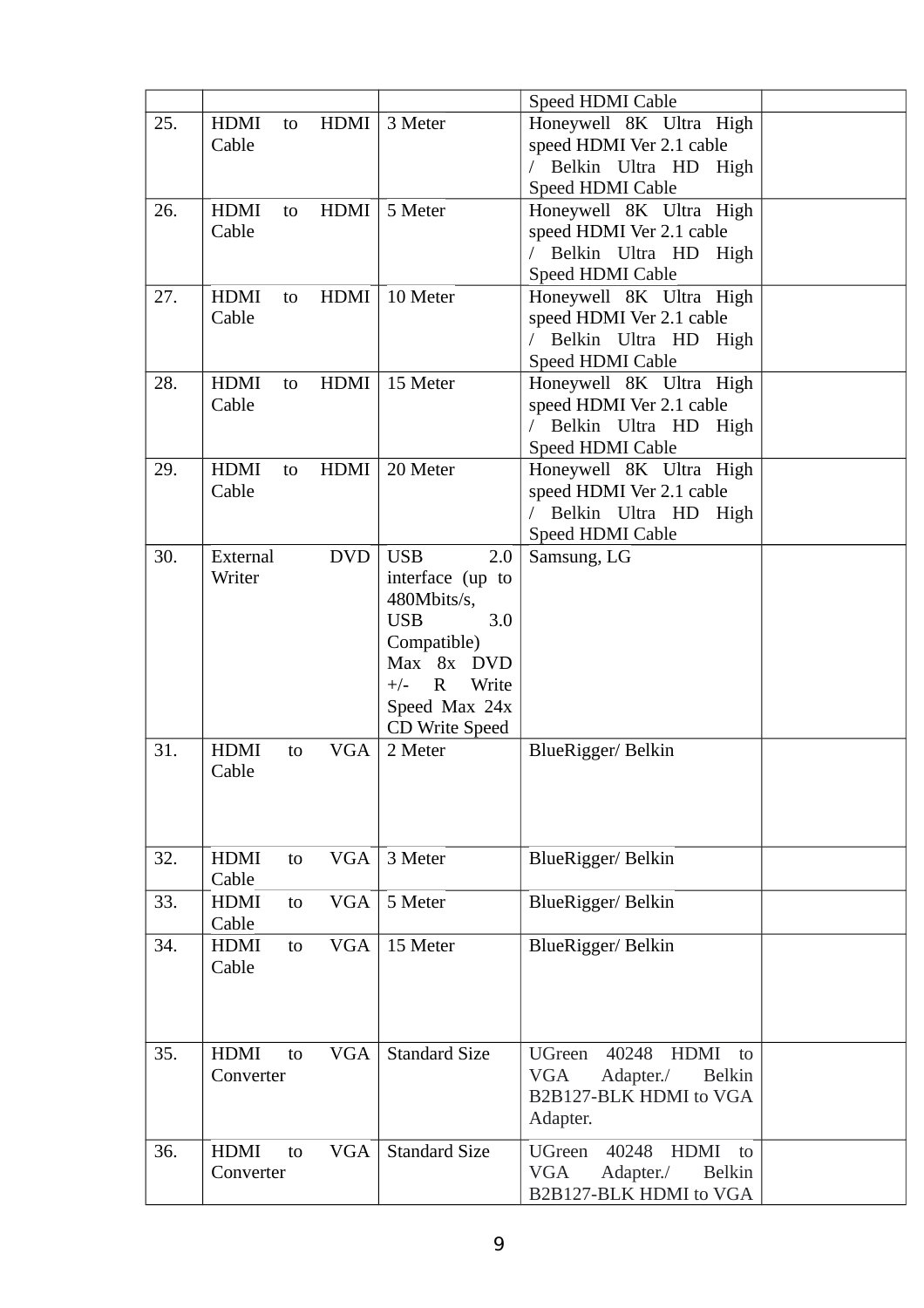|     |                                                        |                                                                                       | Adapter.                                                                                                                      |  |
|-----|--------------------------------------------------------|---------------------------------------------------------------------------------------|-------------------------------------------------------------------------------------------------------------------------------|--|
| 37. | <b>VGA</b><br>HDMI<br>to<br>Cable                      | 2 Meter                                                                               | BlueRigger/ Belkin                                                                                                            |  |
| 38. | <b>VGA</b><br>HDMI<br>to<br>Cable                      | 3 Meter                                                                               | BlueRigger/ Belkin                                                                                                            |  |
| 39. | <b>VGA</b><br>HDMI<br>to<br>Cable                      | 5 Meter                                                                               | BlueRigger/ Belkin                                                                                                            |  |
| 40. | HDMI<br><b>VGA</b><br>to<br>Cable                      | 10 Meter                                                                              | BlueRigger/ Belkin                                                                                                            |  |
| 41. | <b>VGA</b><br>HDMI<br>to<br>Converter                  | <b>Standard Size</b>                                                                  | <b>UGreen</b><br><b>HDMI</b><br>40248<br>to<br><b>VGA</b><br>Adapter./<br><b>Belkin</b><br>B2B127-BLK HDMI to VGA<br>Adapter. |  |
| 42. | <b>VGA</b><br>HDMI<br>to<br>Converter                  | <b>Standard Size</b>                                                                  | <b>UGreen</b><br>40248<br><b>HDMI</b><br>to<br>VGA<br>Adapter/<br><b>Belkin</b><br>B2B127-BLK HDMI to VGA<br>Adapter.         |  |
| 43. | Extendable<br><b>USB</b><br>Cable                      | 2 Meter                                                                               | BlueRigger/ Ugreen                                                                                                            |  |
| 44. | Extendable<br><b>USB</b><br>Cable                      | 5 Meter                                                                               | BlueRigger/ Ugreen                                                                                                            |  |
| 45. | Extendable<br><b>USB</b><br>Cable                      | 10 Meter                                                                              | BlueRigger/ Ugreen                                                                                                            |  |
| 46. | <b>Printed Cable Printer</b><br>Port to USB            | 1.5 Meter                                                                             | Ugreen                                                                                                                        |  |
| 47. | <b>Printed Cable Printer</b><br>Port to USB            | 2 Meter                                                                               | Ugreen                                                                                                                        |  |
| 48. | <b>Printed Cable Printer</b><br>Port to USB            | 5 Meter                                                                               | Ugreen                                                                                                                        |  |
| 49. | <b>KVM Switch</b>                                      | 8<br>Port<br>USB/PS2<br>Combo                                                         | D-Link 8-Port PS/2-USB<br><b>VGA KVM Switch</b>                                                                               |  |
| 50. | <b>KVM Switch</b>                                      | 16<br>Port<br>USB/PS2<br>Combo                                                        | D-Link 16-Port PS/2-USB<br><b>VGA KVM Switch</b>                                                                              |  |
| 51. | <b>Laser Pointer</b>                                   | High<br>beam<br>powered,<br>wavelength 512<br>nm to 650 nm<br>$(532$ nm Green)        | Logitech<br>(presentation<br>pointer)                                                                                         |  |
| 52. | Power Adapter For<br>wifi D-Link router<br>and Netgear | Input $50/60$ Hz,<br>0.3 A, Output<br>9V-0.6A                                         | power adapter                                                                                                                 |  |
| 53. | FC Hard Disk                                           | FC Disk, SAS<br>Protocol, 10,000<br>RPM (1.8 TB),<br>MEDIA<br><b>Type</b><br>Magnetic | Seagate, Hitachi                                                                                                              |  |
| 54. | <b>Sticker Roller</b>                                  | 3<br>Quality,<br>$\mathbf m$<br>White color, $4 x$                                    | 100X50 MM (4X2<br>Inch)<br>thermal<br>transfer<br>barcode                                                                     |  |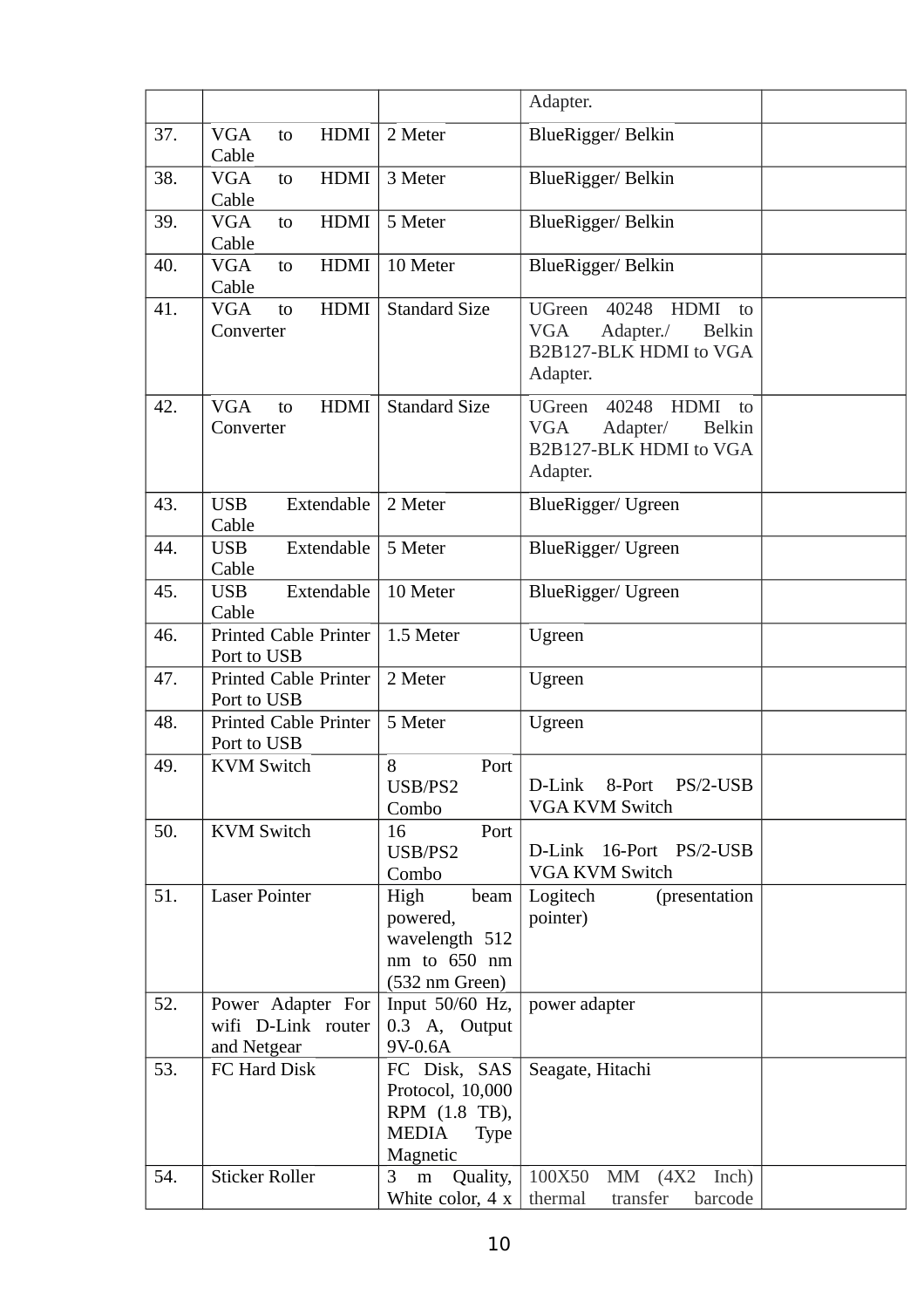|     |                        | 2 inches, 0.20                  | labels sticker                       |  |
|-----|------------------------|---------------------------------|--------------------------------------|--|
|     |                        | Thickness,<br>mm                |                                      |  |
|     |                        | Maximum outer                   |                                      |  |
|     |                        | $5$ ",<br>diameter              |                                      |  |
|     |                        | Number<br>of                    |                                      |  |
|     |                        | stickers per Roll               |                                      |  |
|     |                        | : More than or                  |                                      |  |
|     |                        | 700<br>equal to                 |                                      |  |
|     |                        | (with in MOD)                   |                                      |  |
| 55. | Ribbons                | Thermal                         | True-Ally 1 roll of 105 X 300        |  |
|     |                        | transfer,<br>Core               | Meters<br>Thermal<br><b>Transfer</b> |  |
|     |                        | $0.4"$ to<br>1.5",              | Labels<br>Ribbon<br><b>Barcode</b>   |  |
|     |                        | Maximum outer                   | Premium Wax for Printer              |  |
|     |                        | diameter: $2.6"$ 1              | TSC,<br>Zebra,<br>Citizen,           |  |
|     |                        | Ink Ribbon per                  | Datamax, Toshiba, Sato Etc.          |  |
|     |                        | 4 Sticker Roll                  |                                      |  |
|     |                        | (Approx.)                       |                                      |  |
| 56. | Adapter for WD 4       | TB<br>For<br>$\overline{4}$     | (TPLTECH) 12V 2A AC                  |  |
|     | TB External Hard       |                                 |                                      |  |
|     |                        | Hard<br>external<br><b>Disk</b> | Power Adapter Transformer            |  |
|     | Disk                   | of                              | Charger Compatible WD My             |  |
|     |                        | Capacity 4 TB                   | <b>Book Essential External Hard</b>  |  |
|     |                        |                                 | Drive 4TB 3TB 2TB 1TB                |  |
|     |                        |                                 | <b>Charger Power Cord</b>            |  |
|     |                        |                                 |                                      |  |
| 57. | Adobe<br>Acrobat       | For the use of                  | Adobe Acrobat Professional           |  |
|     | Professional           | Hon'ble Judges                  | Standard 2021 for Windows            |  |
|     | <b>Standard</b><br>DC  |                                 | and MAC                              |  |
|     | (Latest)               |                                 |                                      |  |
| 58. | Adobe Page Maker 7     | For the use of                  | Adobe<br>PageMaker                   |  |
|     | (or Latest Version, if | Editorial                       | 7.0.1<br>supporting operating        |  |
|     | any)                   | Section                         | systems for all                      |  |
| 59. | Splitter 3 Port        | For the use to                  | D-Link                               |  |
|     |                        | multiple<br>attach              |                                      |  |
|     |                        | screen                          |                                      |  |
|     |                        | Reputed<br>(Any                 |                                      |  |
|     |                        | brand                           |                                      |  |
|     |                        | /Good<br>Quality                |                                      |  |
|     |                        | Preferably                      |                                      |  |
|     |                        | OREI)                           |                                      |  |
| 60. | <b>Head Phone</b>      | <b>Bass</b><br>Super            | MI Super Bass Bluetooth              |  |
|     |                        | Wireless                        | Wireless On Ear Headphones           |  |
|     |                        | Headphones                      | with Mic (Black and Red)             |  |
|     |                        | with<br>Super                   | BreaktheWire : Up to 20              |  |
|     |                        | Powerful<br>Bass,               | hours battery life  <br>Super        |  |
|     |                        | Up to 20 hours                  | powerful<br><b>Bass</b><br>40mm      |  |
|     |                        | <b>Battery</b><br>Life,         | dynamic driver   Pressure less       |  |
|     |                        | Bluetooth<br>5.0                | ear muffs   Bluetooth 5.0            |  |
|     |                        | (Black or Red)                  | Voice control                        |  |
|     |                        |                                 |                                      |  |
|     |                        |                                 | (Preferably<br><b>USB</b><br>Dragon  |  |
|     |                        |                                 | headset)                             |  |
| 61. | Headset                | Logitech<br>H111                |                                      |  |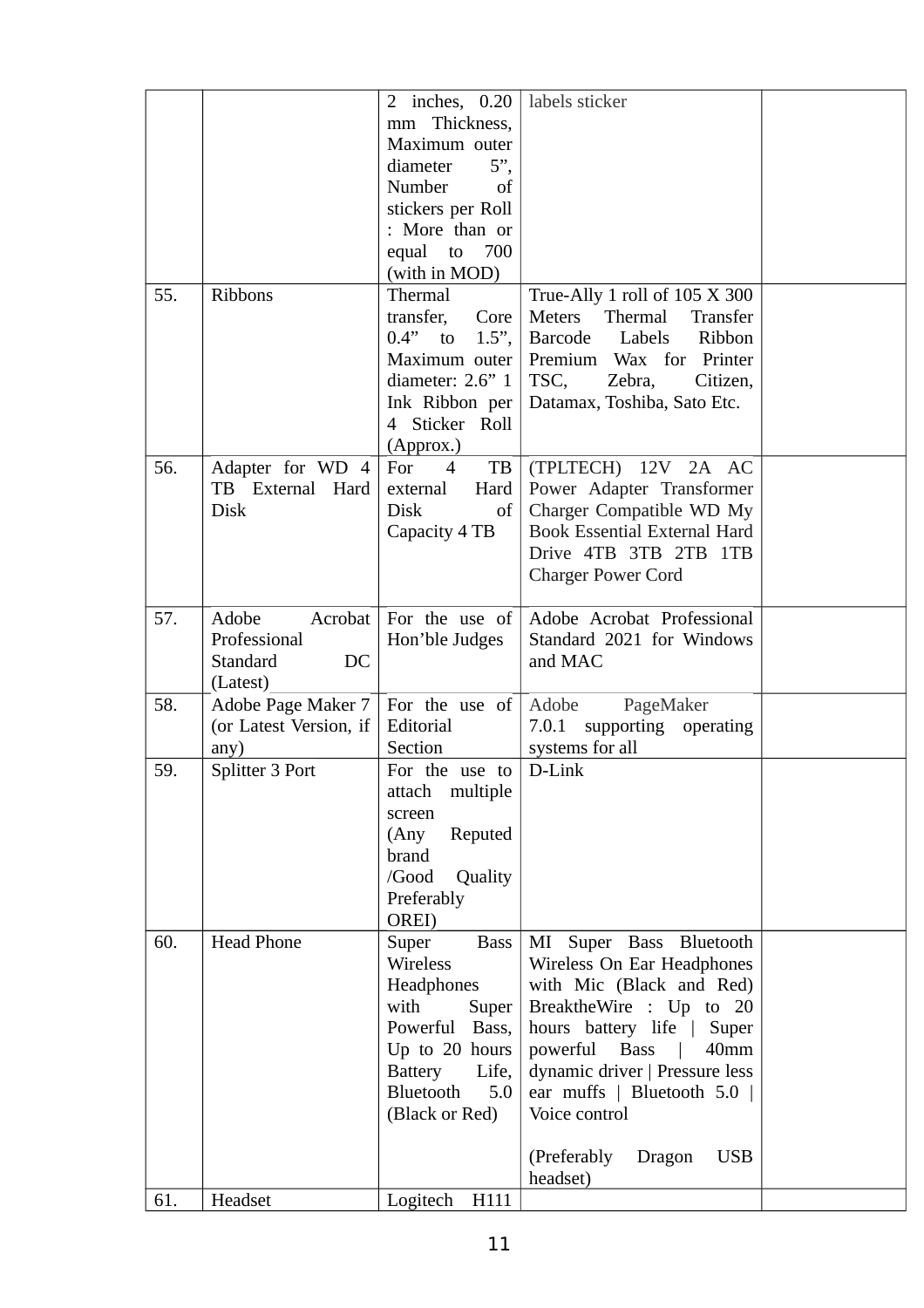|     |                                | wired<br>Headset         |                                                            |  |
|-----|--------------------------------|--------------------------|------------------------------------------------------------|--|
|     |                                | other<br>any<br>or       |                                                            |  |
|     |                                | similar model            |                                                            |  |
| 62. | Headset                        | <b>USB</b><br>H570e      |                                                            |  |
|     |                                | headset<br>corded        |                                                            |  |
|     |                                | other<br>any<br>or       |                                                            |  |
|     |                                | similar model            |                                                            |  |
| 63. | <b>USB</b><br>HUB (USB         | Any<br>Reputed           | CableCreation USB C Hub                                    |  |
|     | Splitter) 3.0                  | brand                    | Multiport Adapter,<br>$5$ -in-1                            |  |
|     |                                | (Preferably              | USB C Adapter Aluminum                                     |  |
|     |                                | OREI)                    | Shell with 4K USB C to<br>HDMI, Ethernet Port, 3 USB       |  |
|     |                                |                          | Ports<br>for<br>MacBook<br>3.0                             |  |
|     |                                |                          | Pro/Air 2020/2019, iPad Pro                                |  |
|     |                                |                          | 2020, Surface Go, Galaxy                                   |  |
|     |                                |                          | S22, XPS More Type C                                       |  |
|     |                                |                          | Devices with Display Port                                  |  |
|     |                                |                          | Alternate Mode Required                                    |  |
| 64  | HP AIO 400G non-               | For HP All-in-           | <b>LAPGRADE</b><br>18.5V<br>3.5A                           |  |
|     | PC<br>touch<br>power           | One System               | Adapter Charger for<br>HP                                  |  |
|     | adapter                        |                          | Compaq 510 520 530 540                                     |  |
|     |                                |                          | 550 620 625 CQ515 Series                                   |  |
|     |                                |                          | (Without Power Cable)                                      |  |
|     |                                |                          |                                                            |  |
| 65. | <b>Power Cables</b>            | Universal power<br>cable | UPort 1.8 Meter 3 Pin Laptop<br>Power Cable Cord Universal |  |
|     |                                |                          | AC Replacement Power Cord                                  |  |
|     |                                |                          | for Laptop (Black)                                         |  |
|     |                                |                          |                                                            |  |
| 66. | <b>HDMI</b><br><b>SPLITTER</b> | Reputed<br>Any           | Microware<br>1080P 8<br>Way                                |  |
|     | <b>HD 1X8</b>                  | brand                    | HDMI Splitter 8 Port HD                                    |  |
|     |                                | (Preferably<br>OREI)     | Hub 3D 1X8 HDMI Video<br>Splitter 1 in 8 Out for HDMI      |  |
|     |                                |                          | TV, PC DVD Player PS3                                      |  |
|     |                                |                          |                                                            |  |
| 67. | HDMI<br><b>SPLITTER</b>        | Reputed<br>Any           | Orei 4K 1x4 HDMI Splitter -                                |  |
|     | <b>HD 1X4</b>                  | brand                    | 1 Port to 4 HDMI Display                                   |  |
|     |                                | (Preferably              | Duplicate/Mirror - Powered                                 |  |
|     |                                | OREI)                    | Splitter Ver 1.4 Certified for                             |  |
|     |                                |                          | Full<br>HD<br>1080P<br>High                                |  |
|     |                                |                          | Resolution & 3D Support<br>(One Input to Four Outputs) -   |  |
|     |                                |                          | HD-104 Black                                               |  |
|     |                                |                          |                                                            |  |
| 68. | USB-C<br><b>DIGITAL</b>        |                          | HyperDrive Power 9 in 1                                    |  |
|     | <b>MULTIPORT</b><br>AV         |                          | USB C to Ethernet + HDMI                                   |  |
|     | <b>ADAPTER</b>                 |                          | $4K30Hz + 3.5mm Aux + 3x$                                  |  |
|     |                                |                          | USB A + microSD/SD +<br>PD(max 60W) Converter              |  |
|     |                                |                          | Dock Adapter for MacBook,                                  |  |
|     |                                |                          | iPad,<br>Windows<br>Laptop,                                |  |
|     |                                |                          |                                                            |  |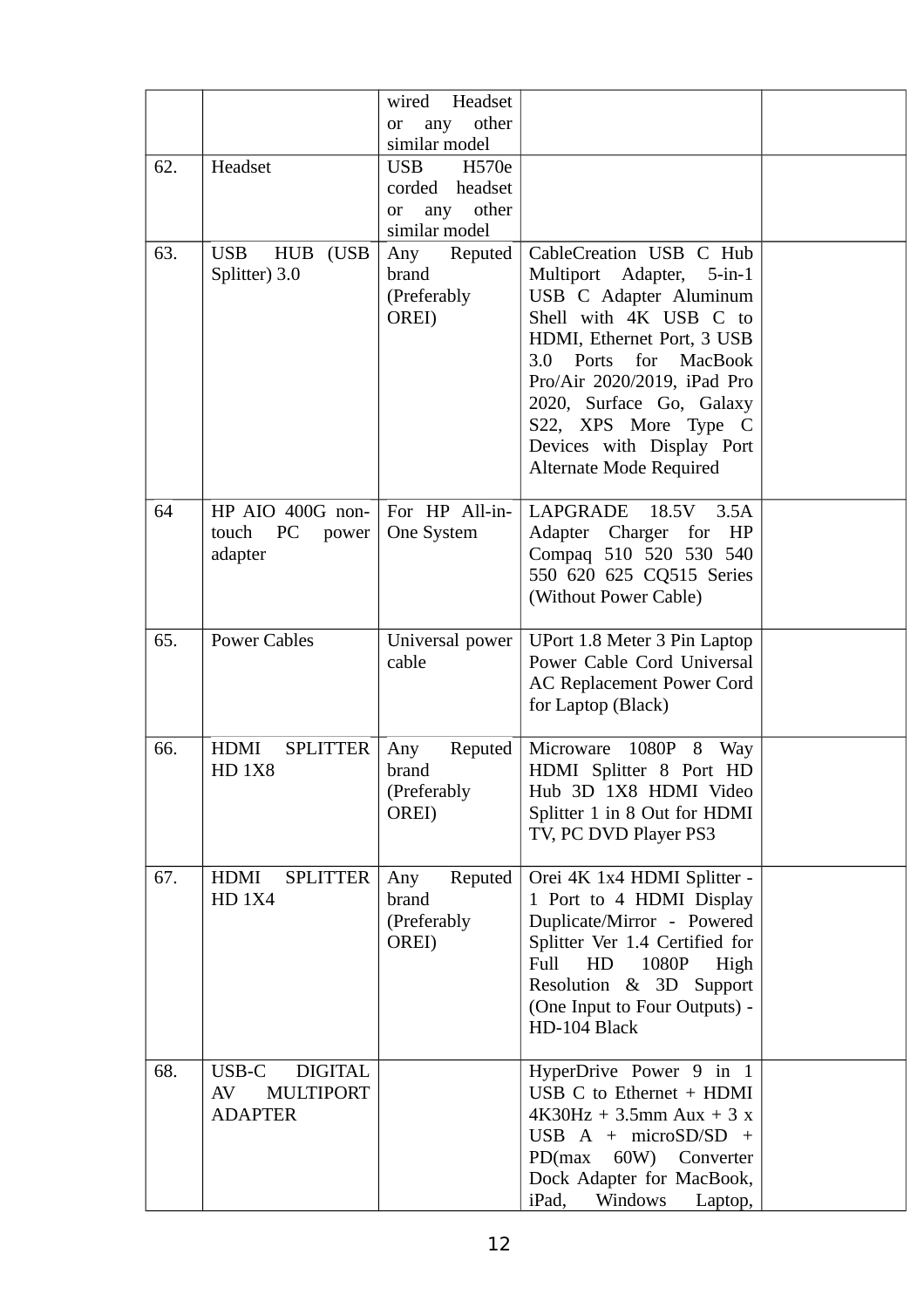|     |                                                                                                                          |                | Chromebooks, Android Type                                                                                                                         |  |
|-----|--------------------------------------------------------------------------------------------------------------------------|----------------|---------------------------------------------------------------------------------------------------------------------------------------------------|--|
|     |                                                                                                                          |                | C Device                                                                                                                                          |  |
| 69. | Apple<br>Magic<br>Keyboard                                                                                               |                | Apple Magic Keyboard with<br>Numeric Keypad<br>- US<br>English - Silver                                                                           |  |
| 70. | <b>Apple Magic Mouse</b>                                                                                                 |                | Apple Magic Mouse<br>(for<br>Bluetooth-Enabled Mac with<br>OS X 10.11 or Later, iPad<br>with iPadOS 13.4 or Later)                                |  |
| 71. | Apple Pencil                                                                                                             |                | Apple<br>Pencil<br>(2nd)<br>Generation)                                                                                                           |  |
| 72. | USB-C<br>Apple<br>Charge Cable (1m)                                                                                      |                | <b>Belkin</b><br>Certified<br>Apple<br>Lightning to Type C Cable,<br>Fast Charging for iPhone,<br>iPad, Air Pods, 3.3 feet (1<br>Meters) - White  |  |
| 73. | USB-C<br>Apple<br>Charge Cable (2m)                                                                                      |                | <b>Belkin</b><br>Certified<br>Apple<br>Lightning to Type C Cable,<br>Fast Charging for iPhone,<br>iPad, Air Pods, 3.3 feet (2)<br>Meters) – White |  |
| 74. | Apple 67W USB-C<br><b>Power Adapter</b>                                                                                  |                | <b>APPLE</b><br>model no. (MKU63HN/a)                                                                                                             |  |
| 75. | Apple 30W USB-C<br><b>Power Adapter</b>                                                                                  |                | <b>APPLE</b><br>MODEL NO.(MR2A2HN/A)                                                                                                              |  |
| 76. | Apple 20W USB-C<br><b>Power Adapter</b>                                                                                  |                | <b>APPLE</b><br>MODEL. (MHJD3HN/A)                                                                                                                |  |
| 77. | Apple<br>Lightning<br>Digital AV adapter                                                                                 |                | Apple                                                                                                                                             |  |
| 78. | Apple USB-C to SD<br><b>Card Reader</b>                                                                                  |                | Apple                                                                                                                                             |  |
| 79. | Apple Lightning to<br><b>SD</b><br>Card<br>Camera<br>Reader                                                              |                | Apple                                                                                                                                             |  |
| 80. | Apple Lightning to<br>Camera<br>SD<br>Card<br>Adapter                                                                    |                | Apple                                                                                                                                             |  |
| 81. | USB-C to MagSafe<br>3 Cable (2m)New<br><b>USB-C</b> to MagSafe<br>3 Cable (2m)New<br>USB-C to MagSafe<br>3 Cable (2m)New |                | Apple MLYV3ZM/A 2 Meter                                                                                                                           |  |
| 82. | DP To DP Cable                                                                                                           | 3 meter length | Manhattan<br>4K@60Hz                                                                                                                              |  |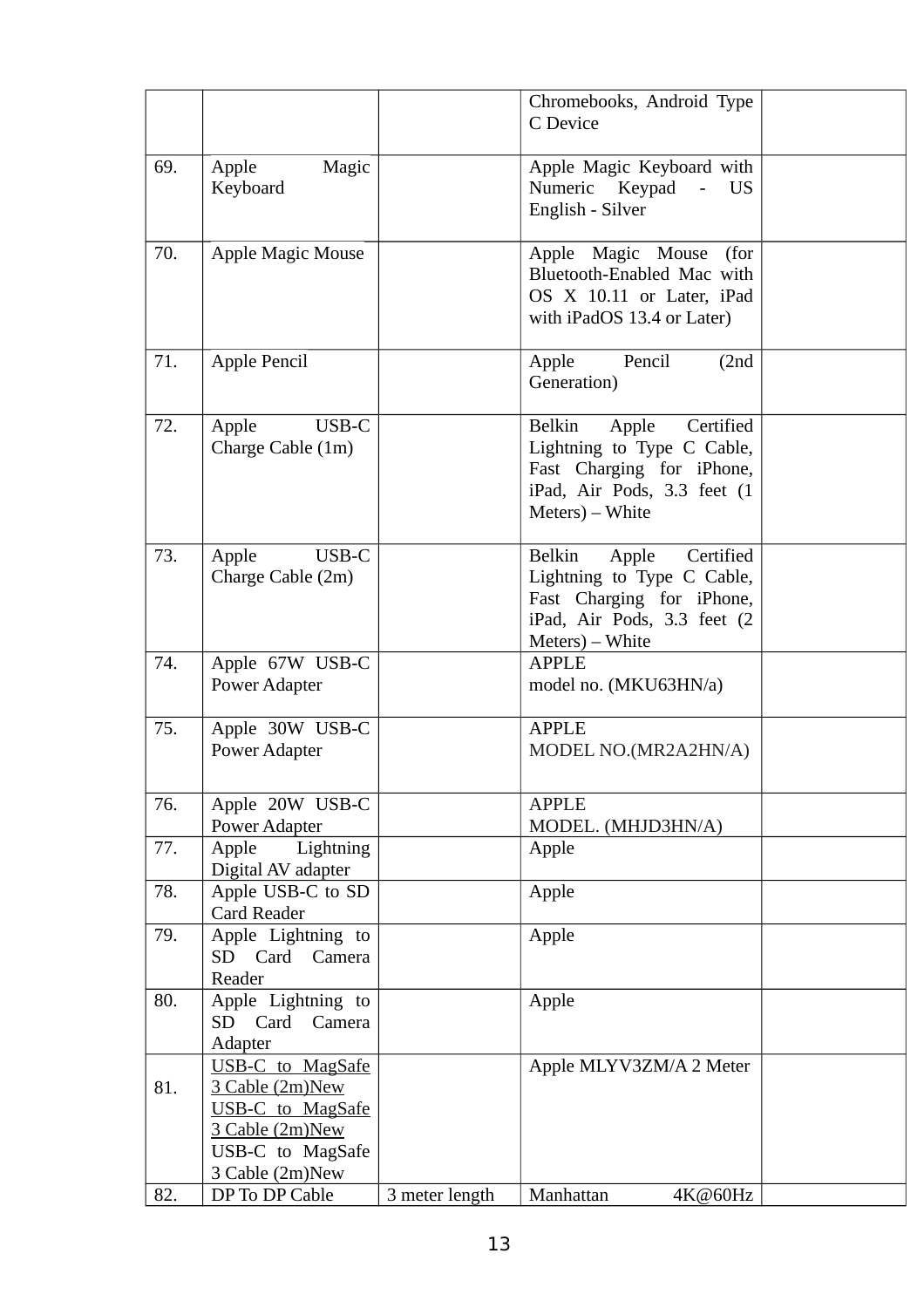|     |                                                   | Reputed<br>(Any<br>brand/Good<br>Quality)                              | <b>DisplayPort Monitor Cable</b>                                                                                                                                                        |  |
|-----|---------------------------------------------------|------------------------------------------------------------------------|-----------------------------------------------------------------------------------------------------------------------------------------------------------------------------------------|--|
| 83. | DP To DP Cable                                    | 10 meter length<br>(Any<br>Reputed<br>brand/Good<br>Quality)           | Manhattan<br>4K@60Hz<br><b>DisplayPort Monitor Cable</b>                                                                                                                                |  |
| 84. | CD/DVD<br>Folder<br>case                          | <b>Big Size</b>                                                        | Siveit 400 Capacity CD/DVD<br>Case Wallet VCD Storage<br>Holder Booklet Album Box<br>Binder(PU Black)                                                                                   |  |
| 85. | Folder<br>CD/DVD<br>Case                          | <b>Small Size</b>                                                      | Ankirun<br>CD DVD<br>Case<br>Storage Bag Album Holder<br><b>Box</b><br>Cover<br>Organizer<br>Pouch<br>Records<br>Wallet<br>(Multicolour, Capacity:<br>40<br>Discs)                      |  |
| 86. | Video<br>Capture<br>Mic<br>with<br>Device<br>loop | Reputed<br>Any<br>brand/Good<br>Quality                                | <b>INOGENI 4k Plus</b>                                                                                                                                                                  |  |
| 87. | Aux to Rca Cable                                  | Any<br>Reputed<br>brand/Good<br>Quality                                | <b>EVATON</b><br>3.5 <sub>mm</sub><br><b>Stereo</b><br>Audio Male to 2 RCA Male<br>(EP to 2 RCA) COPPER<br>1.5<br><b>PLATED</b><br><b>Meters</b><br>Connects Home Theatre AV<br>CABLE 2 |  |
| 88. | <b>Aux Cable</b>                                  | Reputed<br>Any<br>brand/Good<br>Quality                                | <b>BOAT AUX CABLE</b>                                                                                                                                                                   |  |
| 89. | <b>LAN Splitter</b>                               | 8 LAN ports<br>Any<br>Reputed<br>brand<br>(Preferably<br>$D-$<br>Link) |                                                                                                                                                                                         |  |
| 90. | USB-C<br><b>VGA</b><br><b>MultiPort Adapter</b>   | Reputed<br>Any<br>brand/Good<br>Quality                                |                                                                                                                                                                                         |  |
| 91. | Office<br><b>MS</b><br>365<br><b>Business</b>     | 1 year                                                                 | Windows and Mac OS                                                                                                                                                                      |  |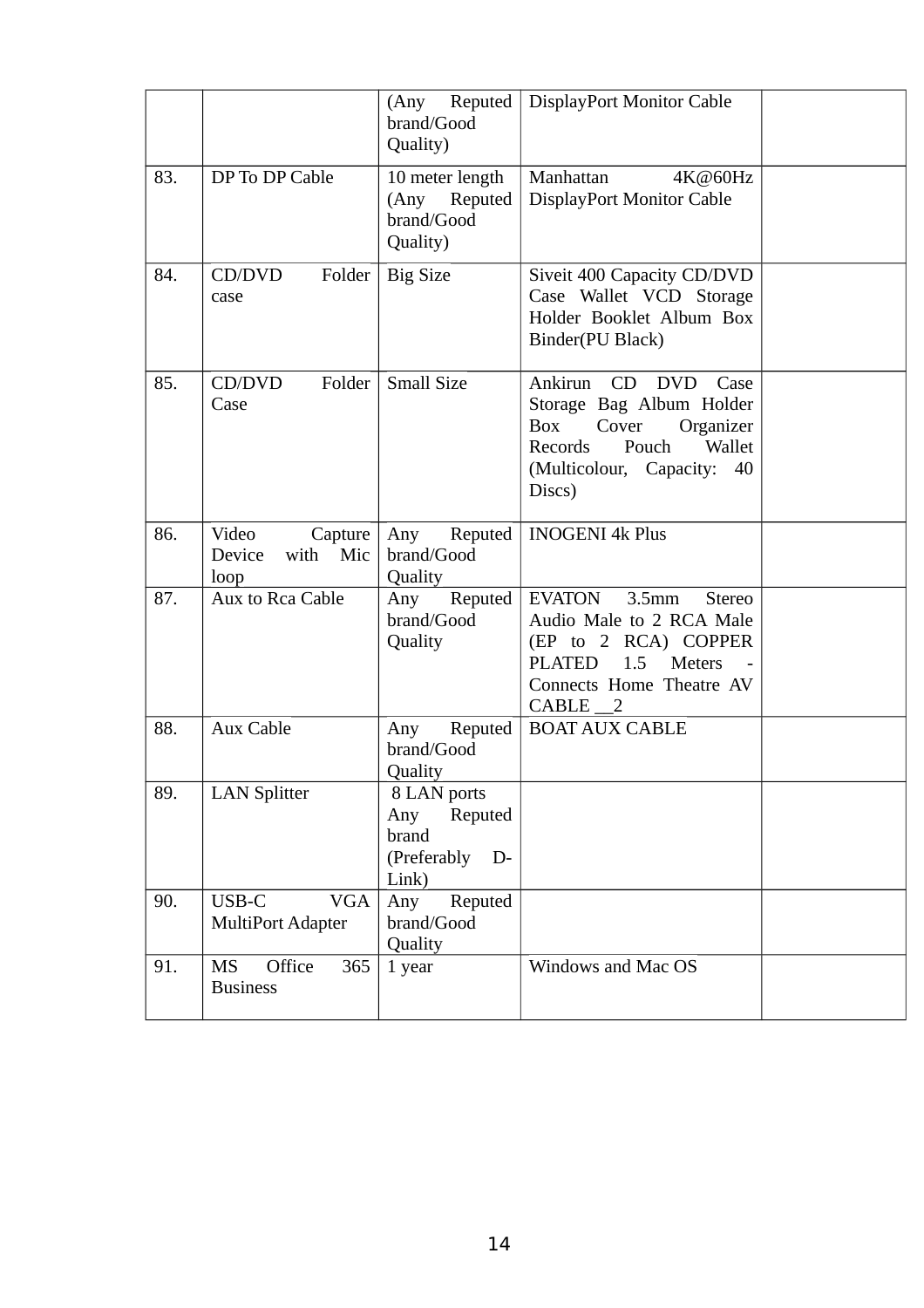**ANNEXURE -'C'** 

# **Supreme Court of India Admn. Materials (P & S)**

 No. 33/Misc.IT NIT/22/SCI(AM) Dated :  $29<sup>th</sup>$  April, 2022

### **UNDERTAKING**

I/We undertake that (name of the company) has not been blacklisted/banned by any Government Department/Public Sector undertaking/Autonomous Body.

> Signature of the authorised signatory of the firm/company/ organisation/Official Stamp/Seal.

Date: Place: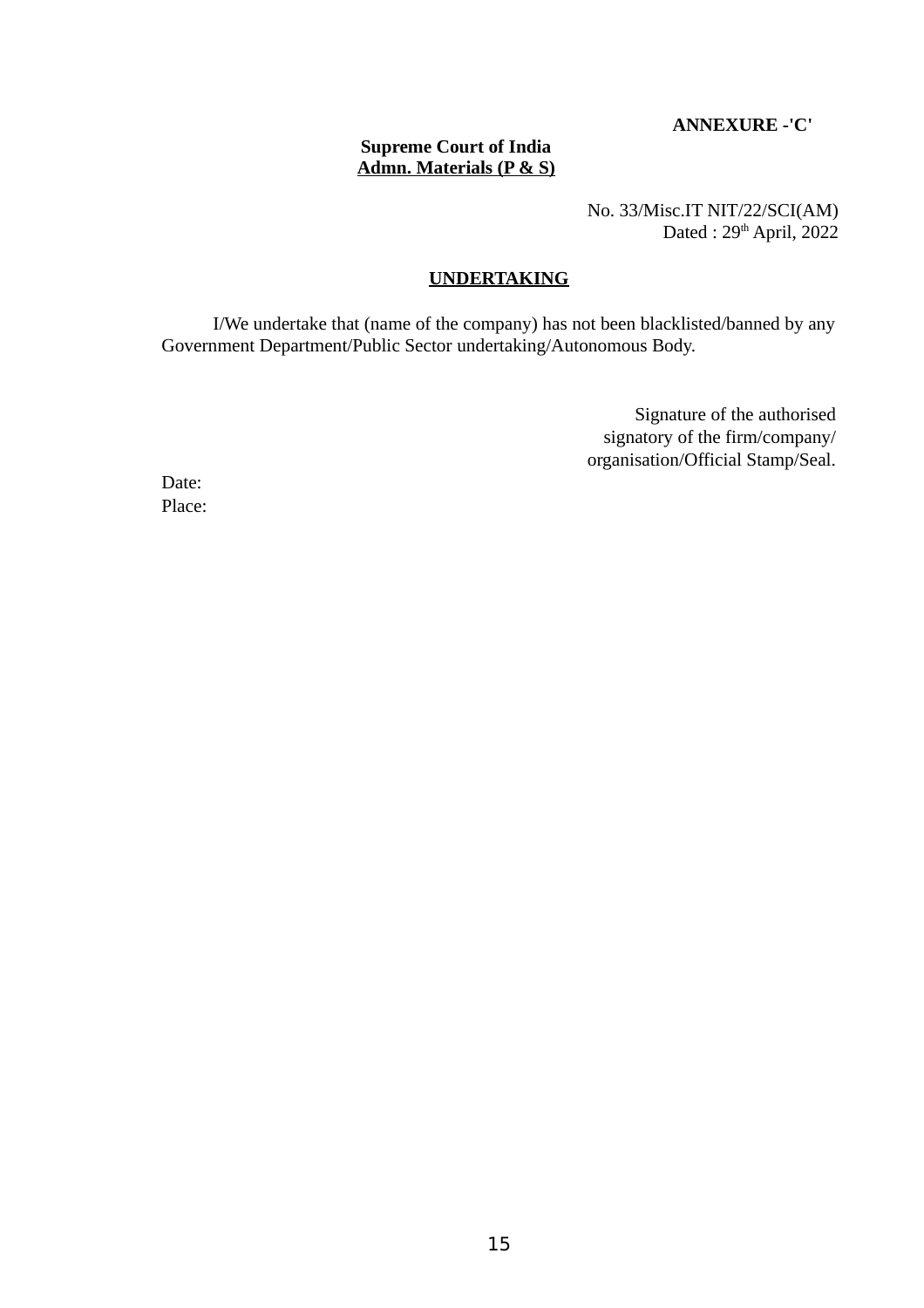**ANNEXURE -'D'** 

# **Supreme Court of India Admn. Materials (P & S)**

 No. 33/Misc.IT NIT/22/SCI(AM) Dated : 29<sup>th</sup> April, 2022

### Subject : Undertaking of authenticity of Suppliers for Miscellaneous IT Related Items And **Accessories**

Sub:Supply of Misc. IT Items

We hereby undertake that all the items shall be original new items only, from OEM of the products and that no refurbished/duplicate/second hand components/parts/ assembly/software are being used or shall be used.

We hereby undertake to produce the certificate from our OEM supplier in support of above undertaking at the time of delivery/installation, if required. It will be our responsibility to produce such letters from our OEM suppliers at the time of delivery or within a reasonable time.

In case of default and we are unable to comply with the above at the time of delivery or during installation, for the .................................. Misc. IT Items already billed, we agree to take back the ................................ items without demur, if already supplied and return the money if any paid to us by you in this/her regard, and/or the performance security, if any produced, forefeited.

We …......................................................... (system OEM name) also take full responsibility of items as per the content even if there is any defect by our authorized Service Centre/Reseller/SI etc.

Authorized Signatory

Name:

Designation:

Place :

Date: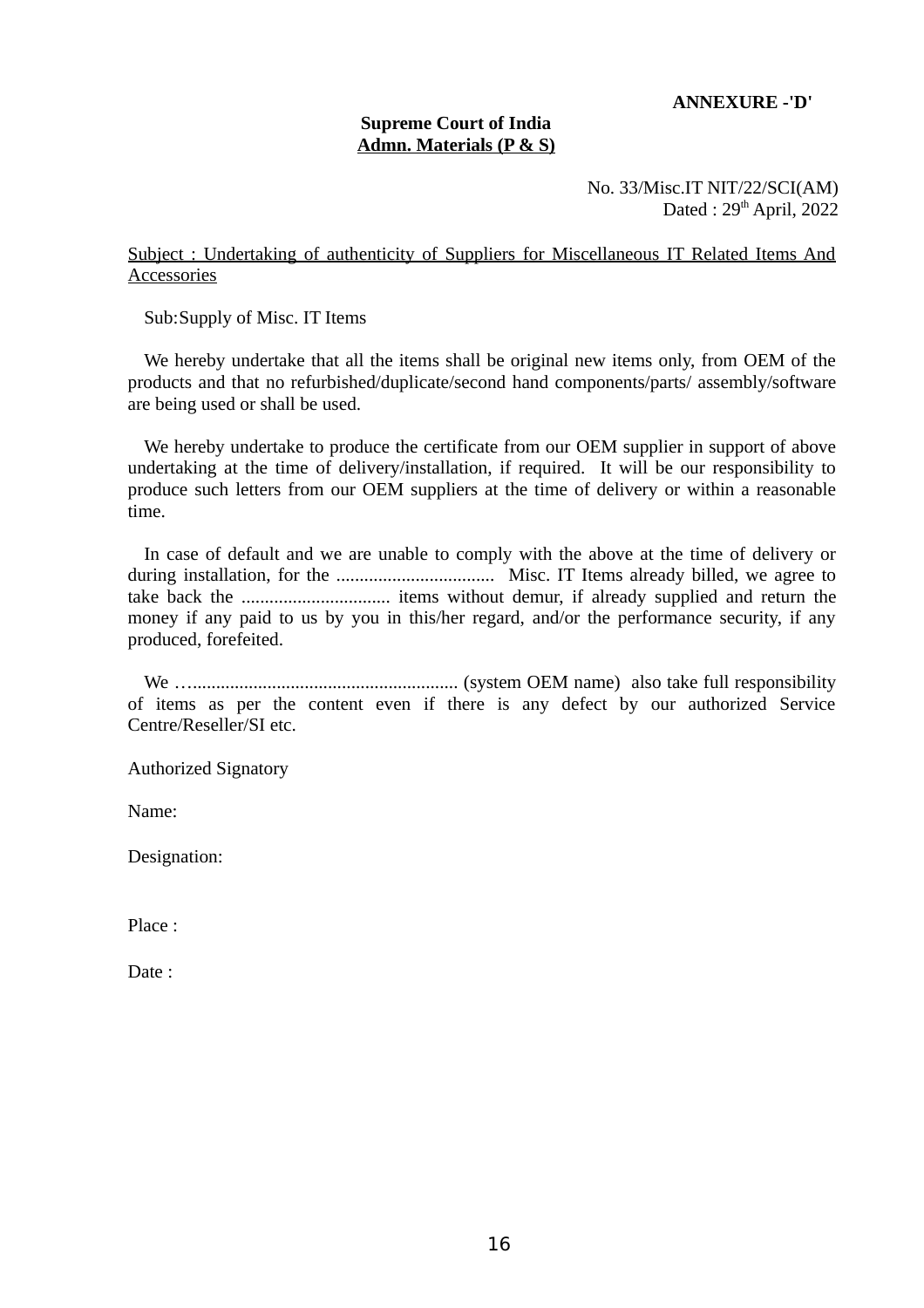### **ANNEXURE -'E'**

### **Supreme Court of India Admn. Materials (P & S)**

 No. 33/Misc.IT NIT/22/SCI(AM)  $Dated: 29<sup>th</sup> April, 2022$ 

### **FINANCIAL BID SHEET**

| Sr.<br>No. | <b>Item</b>                                        | <b>Technical</b><br><b>Specifications</b>                                                                            | <b>Make and Model</b>                                                               | Approx.<br>Qty. | <b>Net Price Per Unit</b><br>(inclusive of Tax) |
|------------|----------------------------------------------------|----------------------------------------------------------------------------------------------------------------------|-------------------------------------------------------------------------------------|-----------------|-------------------------------------------------|
|            |                                                    | 0r<br><b>Equivalent</b><br><b>or</b><br><b>Higher Specs</b>                                                          |                                                                                     |                 |                                                 |
| 1.         | Antivirus                                          | Pack<br>$\mathbf{1}$<br>$10-$<br>containing<br>License<br>User<br>Total<br><b>Keys</b><br>Security<br>Latest version | (Reputed<br>preferred<br>Brands are<br>Quickheal<br>McAfee,<br>(latest),<br>Norton) | $\overline{2}$  |                                                 |
| 2.         | 128 GB Pen<br><b>Drives</b>                        | 3.0<br><b>USB</b><br>compatible                                                                                      | Kingston, Sandisk, HP                                                               | 30              |                                                 |
| 3.         | <b>GB</b><br>64<br>Pendrives                       | 3.0<br><b>USB</b><br>compatible                                                                                      | Kingston, HP, Sandisk                                                               | 30              |                                                 |
| 4.         | 32<br><b>GB</b><br>Pendrives                       | 3.0<br><b>USB</b><br>compatible                                                                                      | Kingston, HP, Sandisk                                                               | 30              |                                                 |
| 5.         | <b>GB</b><br>16<br>Pendrives                       | <b>USB</b><br>3.0<br>compatible                                                                                      | Kingston, HP, Sandisk                                                               | 30              |                                                 |
| 6.         | 8<br><b>GB</b><br>Pendrives                        | 3.0<br><b>USB</b><br>compatible                                                                                      | Kingston, HP, Sandisk                                                               | 30              |                                                 |
| 7.         | <b>GB</b><br>$\overline{\mathcal{A}}$<br>Pendrives | 3.0<br><b>USB</b><br>compatible                                                                                      | Kingston, HP, Sandisk                                                               | 30              |                                                 |
| 8.         | <b>Wireless</b><br>Keyboard<br>and Mouse<br>Combo  | With<br>Rupee<br>Symbol<br>(compatible)<br>windows<br>with<br>and ubuntu)                                            | Logitech, HP                                                                        | 10              |                                                 |
| 9.         | Wireless<br>Mouse                                  |                                                                                                                      | Logitech, HP, Dell                                                                  | 5               |                                                 |
| 10.        | Wireless<br>Keyboard                               |                                                                                                                      | Logitech, HP, Dell                                                                  | 5               |                                                 |
| 11.        | Wired<br>Keyboard<br>(USB)                         | With<br>Rupee<br>Symbol<br>(compatible<br>with<br>windows<br>and ubuntu)                                             | <b>TVS</b><br>Gold<br><b>Bharat</b><br>Keyboard, HP Keyboard<br>100                 | 30              |                                                 |
| 12.        | Wired<br>Mouse                                     |                                                                                                                      | X1000<br>HP<br>Wired<br>Mouse/ Logitech M90                                         | 30              |                                                 |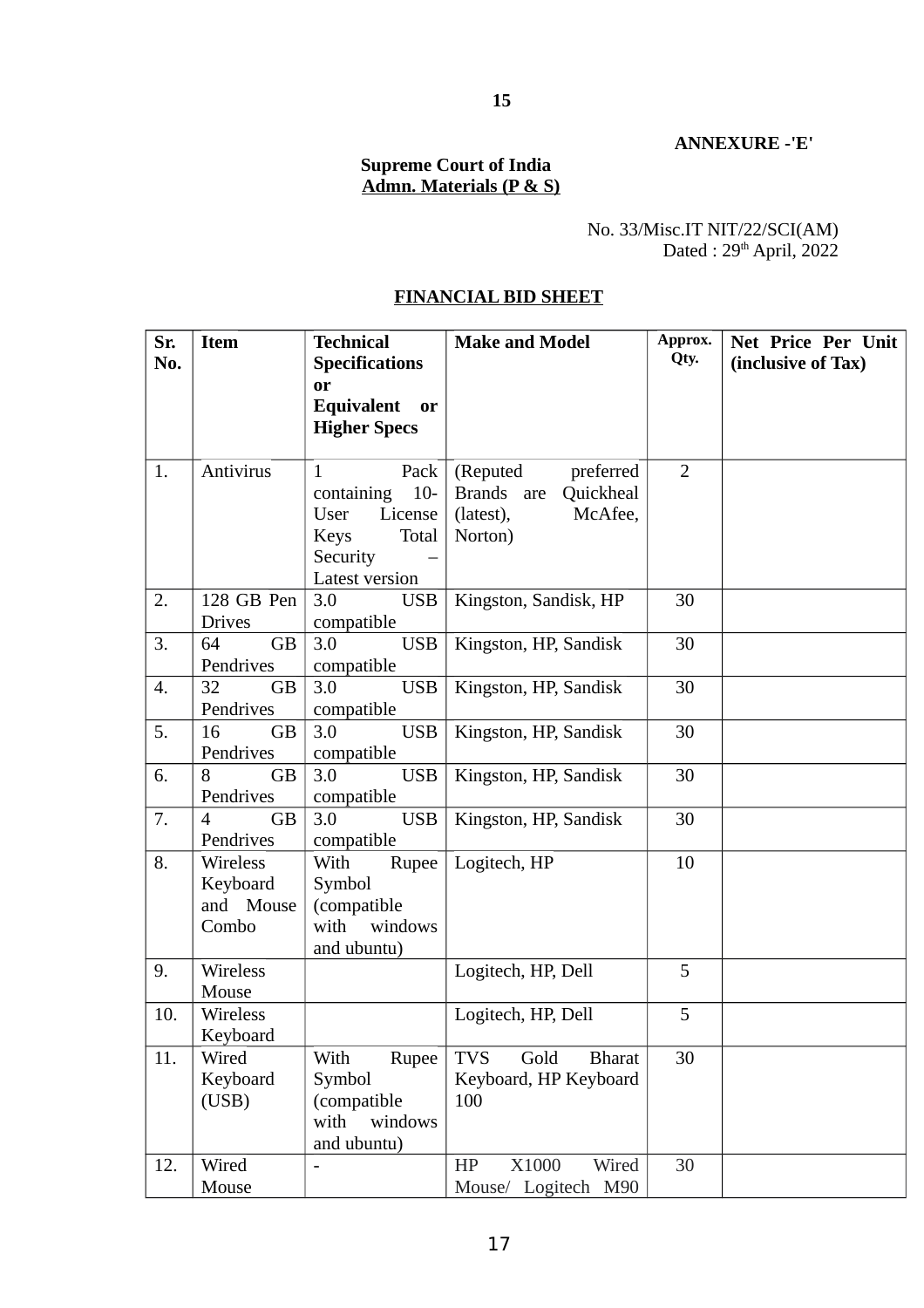|     | (USB)                |                                   | <b>Wired USB Mouse</b>    |    |  |
|-----|----------------------|-----------------------------------|---------------------------|----|--|
| 13. | TB<br>$\mathbf{1}$   | 3.0<br><b>USB</b>                 | WD / Seagate              | 10 |  |
|     | External             | compatible                        |                           |    |  |
|     | Disk<br>Hard         | (compatible                       |                           |    |  |
|     | with<br><b>Drive</b> | with windows                      |                           |    |  |
|     | Cable                | and ubuntu)                       |                           |    |  |
| 14. | $\overline{2}$<br>TB | <b>USB</b><br>3.0                 | WD / Seagate              | 5  |  |
|     | External             | compatible                        |                           |    |  |
|     | Disk<br>Hard         | (compatible                       |                           |    |  |
|     | <b>Drive</b><br>with | with<br>windows                   |                           |    |  |
|     | Cable                | and ubuntu)                       |                           |    |  |
| 15. | TB<br>$\overline{4}$ | <b>USB</b><br>3.0                 | WD / Seagate              | 5  |  |
|     | External             | compatible                        |                           |    |  |
|     | <b>Hard Disk</b>     | (compatible                       |                           |    |  |
|     |                      | with<br>windows                   |                           |    |  |
|     |                      | and ubuntu)                       |                           |    |  |
| 16. | $\mathbf{1}$<br>TB   | Wifi-enabled;                     | Digital<br>Western<br>My  | 5  |  |
|     | External             | 3.0<br><b>USB</b>                 | Passport Wireless<br>Pro/ |    |  |
|     | Disk<br>Hard         | compatible                        | Asus Travelair N          |    |  |
|     | <b>Drive</b>         | (compatible                       |                           |    |  |
|     |                      | with<br>windows                   |                           |    |  |
|     |                      | and ubuntu)                       |                           |    |  |
| 17. | $\overline{2}$<br>TB | Wifi-enabled;                     | Western<br>Digital<br>My  | 5  |  |
|     | External             | 3.0<br><b>USB</b>                 | Passport Wireless<br>Pro/ |    |  |
|     | Disk<br>Hard         | compatible                        | Asus Travelair N          |    |  |
|     | <b>Drive</b>         | (compatible                       |                           |    |  |
|     |                      | with<br>windows                   |                           |    |  |
|     |                      | and ubuntu)                       |                           |    |  |
| 18. | $\overline{4}$<br>TB | Wifi-enabled;                     | Western<br>Digital<br>My  | 5  |  |
|     | External             | 3.0<br><b>USB</b>                 | Passport Wireless<br>Pro/ |    |  |
|     | Disk<br>Hard         | compatible                        | Asus Travelair N          |    |  |
|     | Drive (With          | (compatible                       |                           |    |  |
|     | cable)               | with<br>windows                   |                           |    |  |
|     |                      | and ubuntu)                       |                           |    |  |
| 19. | 4.7<br><b>GB</b>     | Hard<br>With                      | Sony/ HP/Samsung          | 50 |  |
|     | <b>DVD</b>           | Cover                             |                           |    |  |
| 20. | 8.5<br>GB            | Hard<br>With                      | Sony/ HP/Samsung          | 50 |  |
|     | <b>DVD</b>           | Cover                             |                           |    |  |
| 21. | Windows 10           | <b>Latest Version</b>             | Single User, 5 User, 10   | 30 |  |
|     | Software             |                                   | <b>User</b>               |    |  |
|     | volume               |                                   |                           |    |  |
|     | license              |                                   |                           |    |  |
|     | Multiple             |                                   |                           |    |  |
|     | users                |                                   |                           |    |  |
| 22. | Microsoft            | Home<br>and                       | Single User, 5 User, 10   | 30 |  |
|     | Office 2019          | 64<br><b>Business</b><br>$\equiv$ | <b>User</b>               |    |  |
|     | Volume               | Bit<br>(Latest                    |                           |    |  |
|     | license              | Version)                          |                           |    |  |
|     | Multiple             |                                   |                           |    |  |
|     | users                |                                   |                           |    |  |
| 23. | HDMI<br>to           | 1 Meter                           | Honeywell<br>Ultra<br>8K  | 20 |  |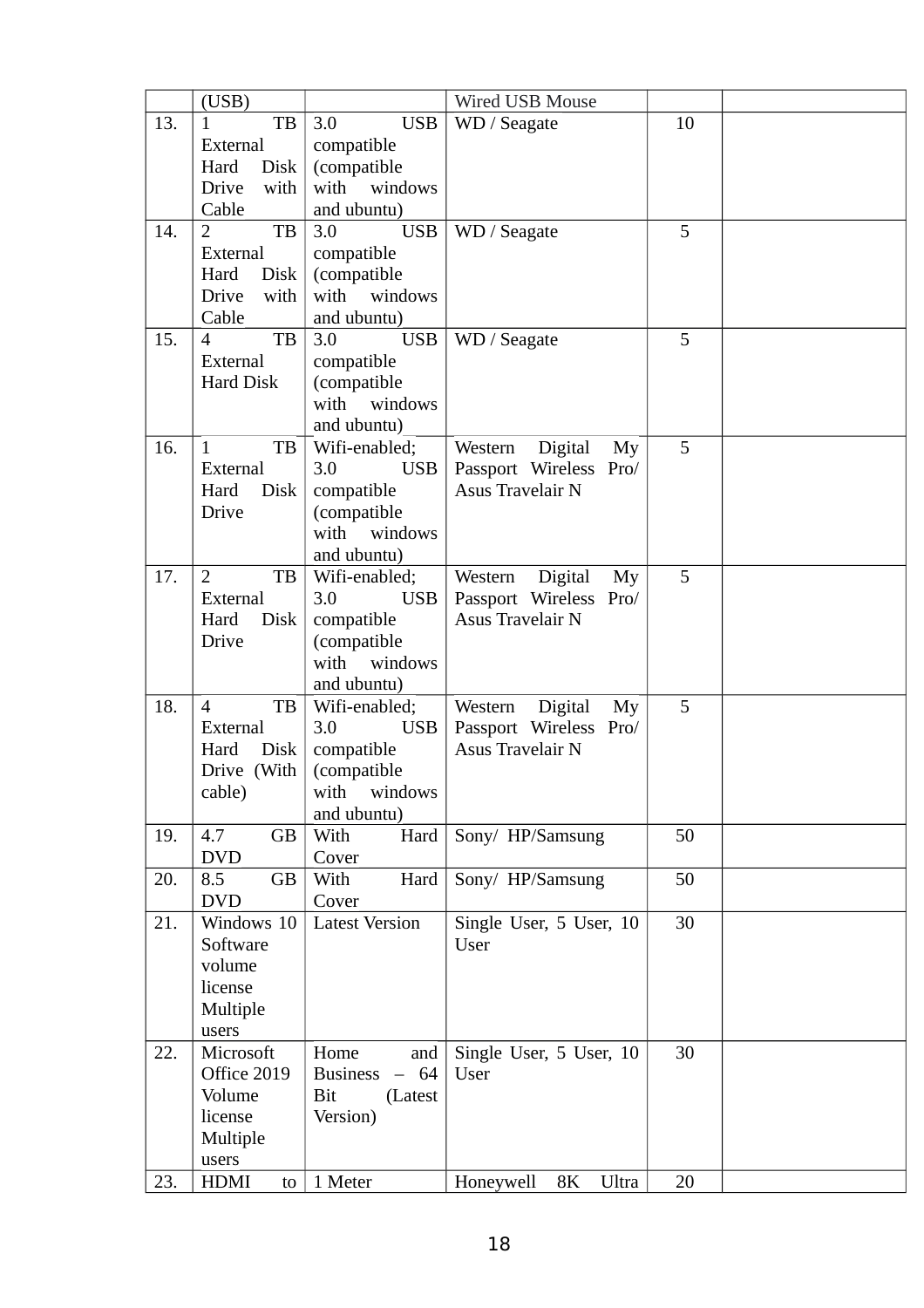|     | HDMI<br>Cable                             |                                                                                                                                                                                   | High speed HDMI Ver<br>2.1 cable                                                                           |    |  |
|-----|-------------------------------------------|-----------------------------------------------------------------------------------------------------------------------------------------------------------------------------------|------------------------------------------------------------------------------------------------------------|----|--|
|     |                                           |                                                                                                                                                                                   | / Belkin Ultra HD High<br>Speed HDMI Cable                                                                 |    |  |
| 24. | <b>HDMI</b><br>to<br><b>HDMI</b><br>Cable | 2 Meter                                                                                                                                                                           | Honeywell 8K Ultra<br>High speed HDMI Ver<br>2.1 cable<br>/ Belkin Ultra HD High<br>Speed HDMI Cable       | 20 |  |
| 25. | HDMI<br>to<br><b>HDMI</b><br>Cable        | 3 Meter                                                                                                                                                                           | Honeywell 8K Ultra<br>High speed HDMI Ver<br>2.1 cable<br>/ Belkin Ultra HD High<br>Speed HDMI Cable       | 20 |  |
| 26. | <b>HDMI</b><br>to<br><b>HDMI</b><br>Cable | 5 Meter                                                                                                                                                                           | Honeywell<br>8K Ultra<br>High speed HDMI Ver<br>2.1 cable<br>/ Belkin Ultra HD High<br>Speed HDMI Cable    | 20 |  |
| 27. | <b>HDMI</b><br>to<br><b>HDMI</b><br>Cable | 10 Meter                                                                                                                                                                          | Honeywell 8K Ultra<br>High speed HDMI Ver<br>2.1 cable<br>/ Belkin Ultra HD High<br>Speed HDMI Cable       | 20 |  |
| 28. | <b>HDMI</b><br>to<br>HDMI<br>Cable        | 15 Meter                                                                                                                                                                          | Honeywell<br>Ultra<br>8K<br>High speed HDMI Ver<br>2.1 cable<br>/ Belkin Ultra HD High<br>Speed HDMI Cable | 20 |  |
| 29. | <b>HDMI</b><br>to<br><b>HDMI</b><br>Cable | 20 Meter                                                                                                                                                                          | Honeywell 8K Ultra<br>High speed HDMI Ver<br>2.1 cable<br>/ Belkin Ultra HD High<br>Speed HDMI Cable       | 20 |  |
| 30. | External<br><b>DVD</b> Writer             | <b>USB</b><br>2.0<br>interface (up to<br>480Mbits/s,<br><b>USB</b><br>3.0<br>Compatible)<br>Max 8x DVD<br>$\mathbf R$<br>Write<br>$+/-$<br>Speed Max 24x<br><b>CD Write Speed</b> | Samsung, LG                                                                                                | 5  |  |
| 31. | <b>HDMI</b><br>to<br><b>VGA Cable</b>     | 2 Meter                                                                                                                                                                           | BlueRigger/ Belkin                                                                                         | 20 |  |
| 32. | <b>HDMI</b><br>to<br><b>VGA Cable</b>     | 3 Meter                                                                                                                                                                           | BlueRigger/Belkin                                                                                          | 20 |  |
| 33. | HDMI<br>to                                | 5 Meter                                                                                                                                                                           | BlueRigger/ Belkin                                                                                         | 20 |  |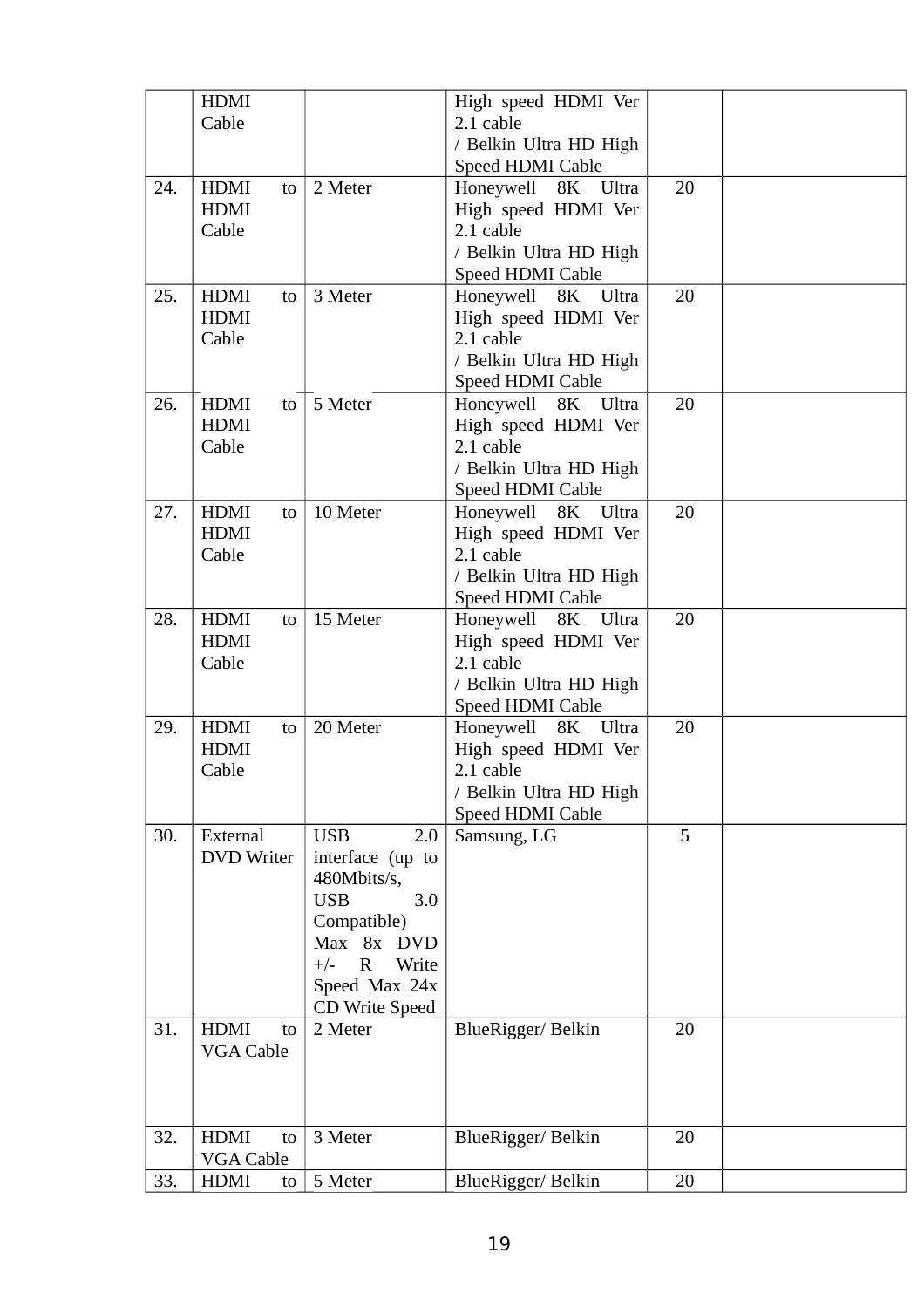|     | <b>VGA Cable</b>  |                      |                      |    |  |
|-----|-------------------|----------------------|----------------------|----|--|
| 34. | <b>HDMI</b><br>to | 15 Meter             | BlueRigger/ Belkin   | 20 |  |
|     | <b>VGA Cable</b>  |                      |                      |    |  |
|     |                   |                      |                      |    |  |
|     |                   |                      |                      |    |  |
|     |                   |                      |                      |    |  |
| 35. | <b>HDMI</b><br>to | <b>Standard Size</b> | UGreen 40248 HDMI to | 20 |  |
|     |                   |                      |                      |    |  |
|     | <b>VGA</b>        |                      | VGA Adapter./ Belkin |    |  |
|     | Converter         |                      | B2B127-BLK HDMI to   |    |  |
|     |                   |                      | VGA Adapter.         |    |  |
| 36. | <b>HDMI</b><br>to | <b>Standard Size</b> | UGreen 40248 HDMI to | 20 |  |
|     | <b>VGA</b>        |                      | VGA Adapter./ Belkin |    |  |
|     | Converter         |                      | B2B127-BLK HDMI to   |    |  |
|     |                   |                      | VGA Adapter.         |    |  |
|     |                   |                      |                      |    |  |
| 37. | <b>VGA</b><br>to  | 2 Meter              | BlueRigger/ Belkin   | 20 |  |
|     | <b>HDMI</b>       |                      |                      |    |  |
|     | Cable             |                      |                      |    |  |
| 38. | <b>VGA</b><br>to  | 3 Meter              | BlueRigger/ Belkin   | 20 |  |
|     | HDMI              |                      |                      |    |  |
|     | Cable             |                      |                      |    |  |
| 39. | <b>VGA</b><br>to  | 5 Meter              | BlueRigger/ Belkin   | 20 |  |
|     | <b>HDMI</b>       |                      |                      |    |  |
|     | Cable             |                      |                      |    |  |
|     |                   |                      |                      |    |  |
| 40. | <b>VGA</b><br>to  | 10 Meter             | BlueRigger/ Belkin   | 20 |  |
|     | HDMI              |                      |                      |    |  |
|     | Cable             |                      |                      |    |  |
| 41. | <b>VGA</b><br>to  | <b>Standard Size</b> | UGreen 40248 HDMI to | 20 |  |
|     | <b>HDMI</b>       |                      | VGA Adapter./ Belkin |    |  |
|     | Converter         |                      | B2B127-BLK HDMI to   |    |  |
|     |                   |                      | VGA Adapter.         |    |  |
| 42. | ${\rm VGA}$<br>to | Standard Size        | UGreen 40248 HDMI to | 20 |  |
|     | <b>HDMI</b>       |                      | VGA Adapter/ Belkin  |    |  |
|     | Converter         |                      | B2B127-BLK HDMI to   |    |  |
|     |                   |                      |                      |    |  |
|     |                   |                      | VGA Adapter.         |    |  |
| 43. | <b>USB</b>        | 2 Meter              | BlueRigger/ Ugreen   | 20 |  |
|     | Extendable        |                      |                      |    |  |
|     | Cable             |                      |                      |    |  |
| 44. | <b>USB</b>        | 5 Meter              | BlueRigger/ Ugreen   | 20 |  |
|     | Extendable        |                      |                      |    |  |
|     | Cable             |                      |                      |    |  |
| 45. | <b>USB</b>        | 10 Meter             | BlueRigger/ Ugreen   | 20 |  |
|     | Extendable        |                      |                      |    |  |
|     | Cable             |                      |                      |    |  |
| 46. | Printed           | 1.5 Meter            | Ugreen               | 20 |  |
|     | Cable             |                      |                      |    |  |
|     | Printer Port      |                      |                      |    |  |
|     | to USB            |                      |                      |    |  |
| 47. | Printed           | 2 Meter              | Ugreen               | 20 |  |
|     | Cable             |                      |                      |    |  |
|     |                   |                      |                      |    |  |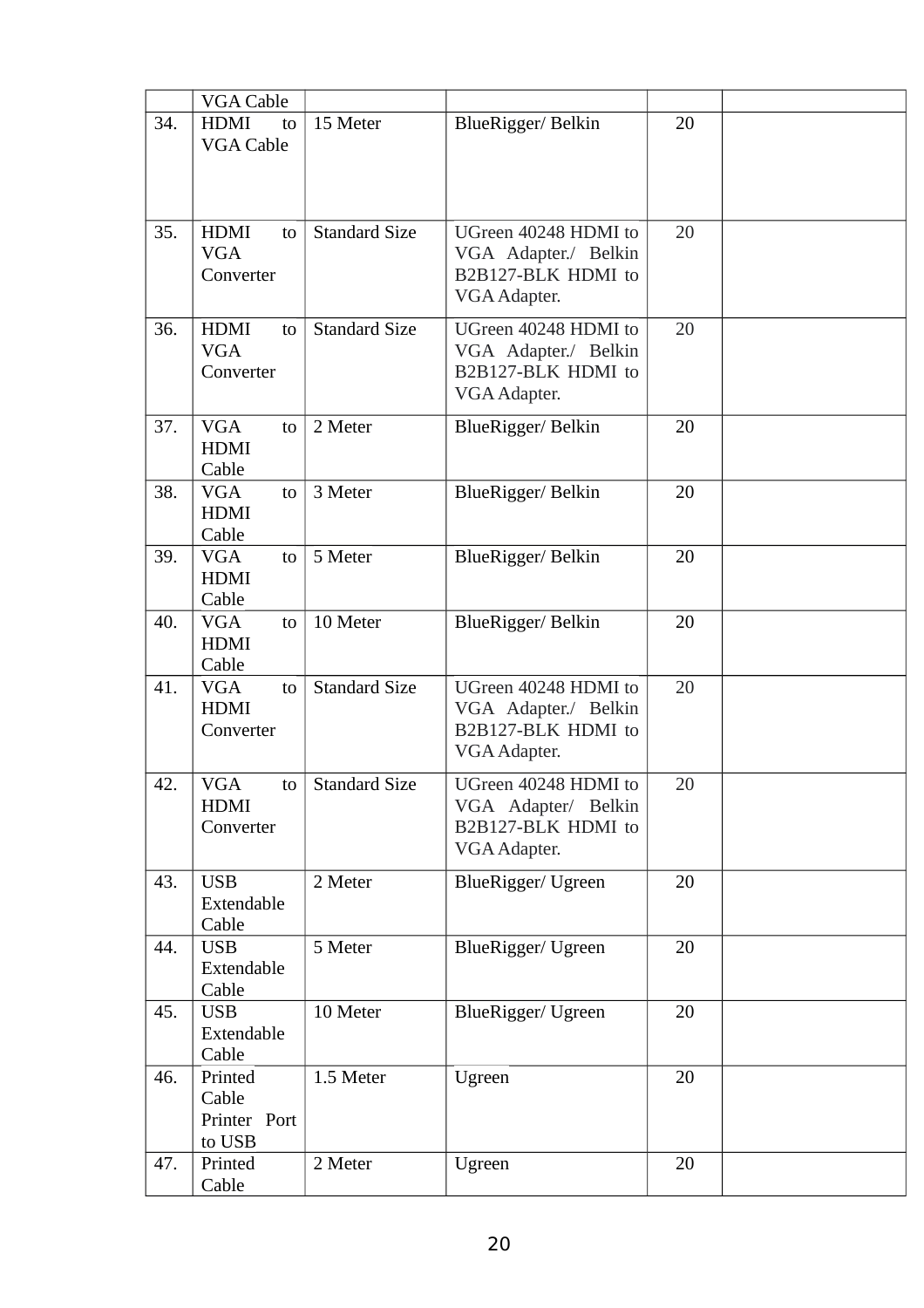|     | Printer Port<br>to USB                                          |                                                                                                                                                                                                                     |                                                                                                                                                                                  |    |  |
|-----|-----------------------------------------------------------------|---------------------------------------------------------------------------------------------------------------------------------------------------------------------------------------------------------------------|----------------------------------------------------------------------------------------------------------------------------------------------------------------------------------|----|--|
| 48. | Printed<br>Cable<br>Printer Port<br>to USB                      | 5 Meter                                                                                                                                                                                                             | Ugreen                                                                                                                                                                           | 20 |  |
| 49. | <b>KVM</b><br>Switch                                            | 8<br>Port<br>USB/PS2<br>Combo                                                                                                                                                                                       | D-Link 8-Port PS/2-<br><b>USB VGA KVM Switch</b>                                                                                                                                 | 10 |  |
| 50. | <b>KVM</b><br>Switch                                            | 16<br>Port<br>USB/PS2<br>Combo                                                                                                                                                                                      | D-Link 16-Port PS/2-<br><b>USB VGA KVM Switch</b>                                                                                                                                | 10 |  |
| 51. | Laser<br>Pointer                                                | High<br>beam<br>powered,<br>wavelength 512<br>nm to 650 nm<br>(532 nm Green)                                                                                                                                        | Logitech (presentation<br>pointer)                                                                                                                                               | 10 |  |
| 52. | Power<br>Adapter For<br>wifi D-Link<br>and<br>router<br>Netgear | Input 50/60 Hz,<br>0.3 A, Output<br>9V-0.6A                                                                                                                                                                         | power adapter                                                                                                                                                                    | 20 |  |
| 53. | FC<br>Hard<br>Disk                                              | FC Disk, SAS<br>Protocol, 10,000<br>RPM (1.8 TB),<br><b>MEDIA</b><br><b>Type</b><br>Magnetic                                                                                                                        | Seagate, Hitachi                                                                                                                                                                 | 10 |  |
| 54. | <b>Sticker</b><br>Roller                                        | Quality,<br>3<br>${\bf m}$<br>White color, 4 x<br>2 inches, 0.20<br>mm Thickness,<br>Maximum outer<br>$5$ ",<br>diameter<br>Number<br>of<br>stickers per Roll<br>: More than or<br>equal to<br>700<br>(with in MOD) | 100X50<br><b>MM</b><br>(4X2)<br>Inch) thermal transfer<br>barcode labels sticker                                                                                                 | 20 |  |
| 55. | Ribbons                                                         | Thermal<br>transfer,<br>Core<br>$0.4"$ to<br>$1.5$ ",<br>Maximum outer<br>diameter: 2.6" 1<br>Ink Ribbon per<br>4 Sticker Roll<br>(Approx.)                                                                         | True-Ally 1 roll of 105<br>X 300 Meters Thermal<br><b>Transfer Barcode Labels</b><br>Ribbon Premium Wax<br>for Printer TSC, Zebra,<br>Citizen,<br>Datamax,<br>Toshiba, Sato Etc. | 20 |  |
| 56. | Adapter for<br>WD 4 TB<br>External<br><b>Hard Disk</b>          | For<br>TB<br>$\overline{4}$<br>external<br>Hard<br>Disk<br>of<br>Capacity 4 TB                                                                                                                                      | (TPLTECH)<br>12V<br>2A<br>AC<br>Power<br>Adapter<br>Transformer<br>Charger<br>Compatible WD<br>My<br><b>Book Essential External</b>                                              | 20 |  |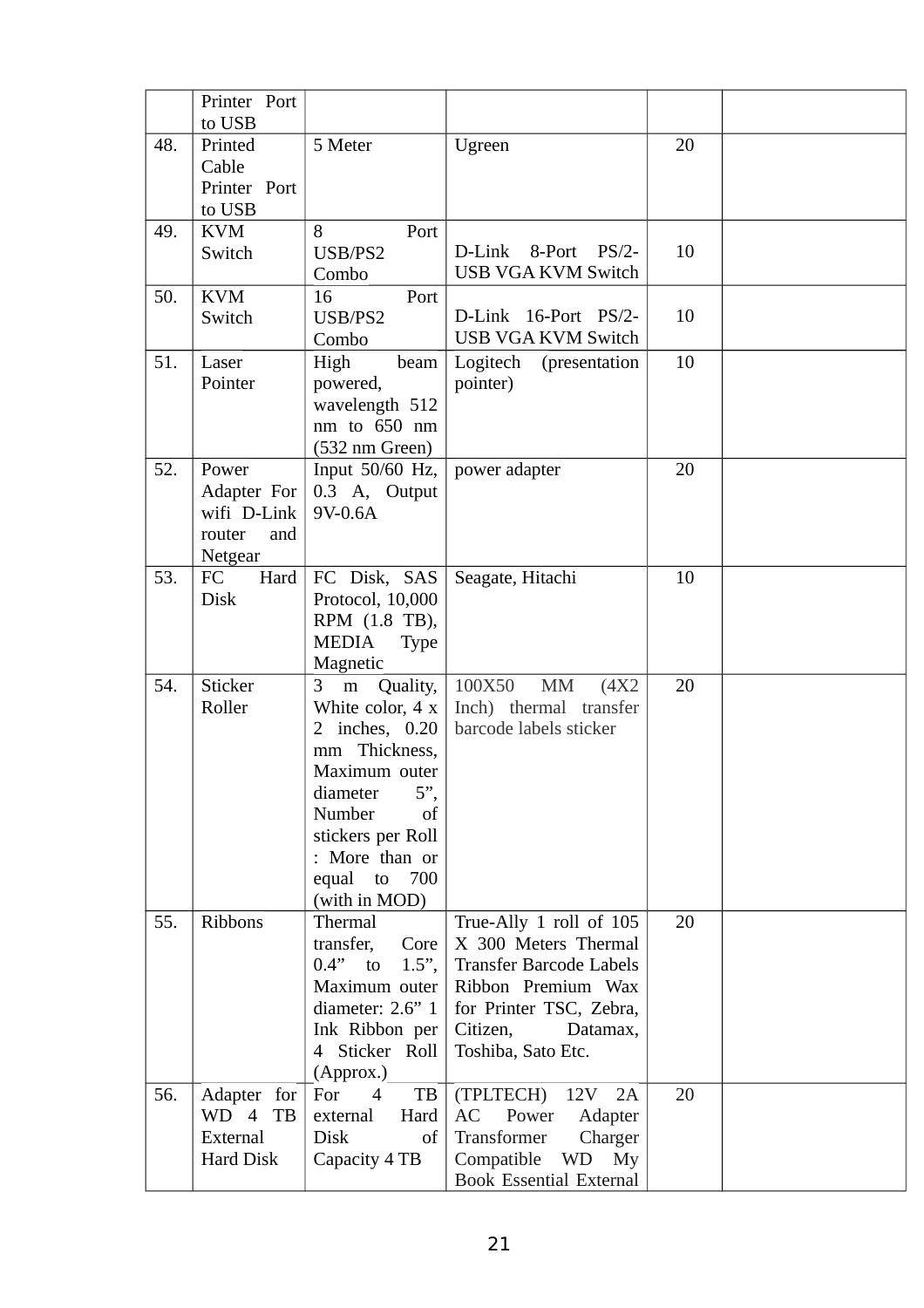|     |                                                               |                                                                                                                                                                             | Hard Drive 4TB 3TB<br>2TB<br>1TB<br>Charger<br>Power Cord                                                                                                                                                                                                                                                               |    |  |
|-----|---------------------------------------------------------------|-----------------------------------------------------------------------------------------------------------------------------------------------------------------------------|-------------------------------------------------------------------------------------------------------------------------------------------------------------------------------------------------------------------------------------------------------------------------------------------------------------------------|----|--|
| 57. | Adobe<br>Acrobat<br>Professional<br>Standard<br>DC (Latest)   | For the use of<br>Hon'ble Judges                                                                                                                                            | Adobe<br>Acrobat<br>Professional<br>Standard<br>2021 for Windows and<br><b>MAC</b>                                                                                                                                                                                                                                      | 30 |  |
| 58. | Adobe Page<br>Maker 7 (or<br>Latest<br>if<br>Version,<br>any) | For the use of<br>Editorial<br>Section                                                                                                                                      | Adobe<br>PageMaker<br>7.0.1<br>supporting<br>operating systems for all                                                                                                                                                                                                                                                  | 30 |  |
| 59. | Splitter<br>3<br>Port                                         | For the use to<br>attach<br>multiple<br>screen<br>Reputed<br>(Any<br>brand<br>/Good<br>Quality<br>Preferably<br>OREI)                                                       | D-Link                                                                                                                                                                                                                                                                                                                  | 10 |  |
| 60. | <b>Head Phone</b>                                             | Super<br><b>Bass</b><br><b>Wireless</b><br>Headphones<br>with<br>Super<br>Powerful Bass,<br>Up to 20 hours<br><b>Battery</b><br>Life,<br>5.0<br>Bluetooth<br>(Black or Red) | MI<br><b>Bass</b><br>Super<br>Bluetooth Wireless On<br>Ear Headphones with<br>Mic (Black and Red)<br>BreaktheWire: Up to 20<br>hours battery life   Super<br>powerful Bass   40mm<br>driver<br>dynamic<br>Pressure less ear muffs  <br>Bluetooth 5.0   Voice<br>control<br>(Preferably<br>Dragon<br><b>USB</b> headset) | 10 |  |
| 61. | Headset                                                       | Logitech<br>H111<br>wired<br>Headset<br>other<br>any<br>or<br>similar model                                                                                                 |                                                                                                                                                                                                                                                                                                                         | 10 |  |
| 62. | Headset                                                       | <b>USB</b><br>H <sub>570e</sub><br>corded<br>headset<br>other<br>any<br>or<br>similar model                                                                                 |                                                                                                                                                                                                                                                                                                                         | 10 |  |
| 63. | <b>USB</b><br><b>HUB</b><br>(USB<br>Splitter) 3.0             | Reputed<br>Any<br>brand<br>(Preferably<br>OREI)                                                                                                                             | CableCreation USB C<br>Hub Multiport Adapter,<br>5-in-1 USB C Adapter<br>Aluminum Shell with<br>4K USB C to HDMI,<br>Ethernet Port, 3 USB<br>3.0 Ports for MacBook<br>Pro/Air 2020/2019, iPad                                                                                                                           | 20 |  |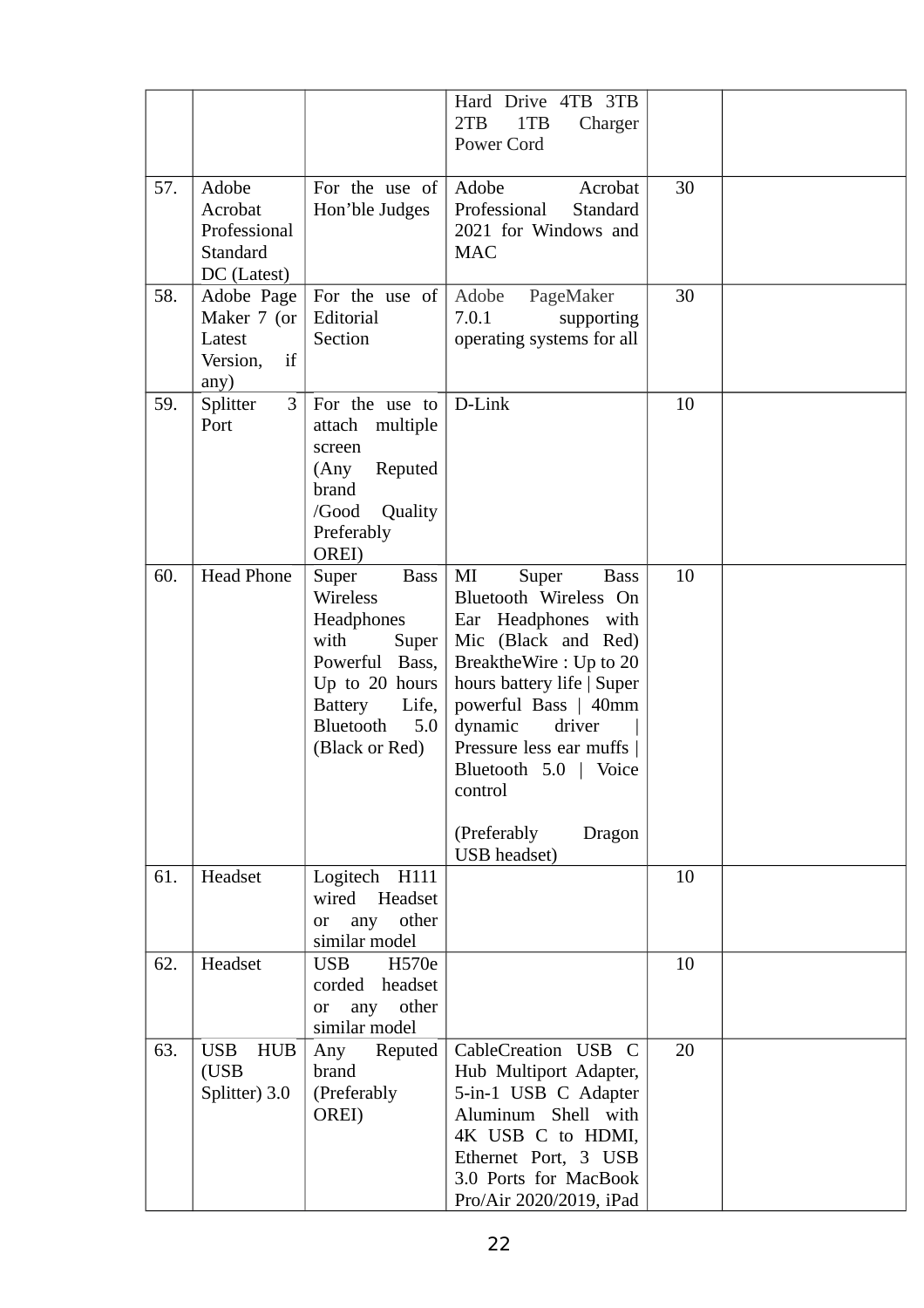|     |                                                                         |                                                 | Pro 2020, Surface Go,<br>Galaxy S22, XPS More<br>Type C Devices with<br>Display Port Alternate<br>Mode Required                                                                                                                                                                            |    |  |
|-----|-------------------------------------------------------------------------|-------------------------------------------------|--------------------------------------------------------------------------------------------------------------------------------------------------------------------------------------------------------------------------------------------------------------------------------------------|----|--|
| 64  | HP<br><b>AIO</b><br>400G<br>non-<br>PC<br>touch<br>power<br>adapter     | For HP All-in-<br>One System                    | <b>LAPGRADE</b><br>18.5V<br>3.5A Adapter Charger<br>for HP Compaq 510 520<br>530 540 550 620 625<br>CQ515 Series (Without<br>Power Cable)                                                                                                                                                  | 30 |  |
| 65. | Power<br>Cables                                                         | Universal power<br>cable                        | UPort 1.8 Meter 3 Pin<br>Power<br>Cable<br>Laptop<br>Cord<br>Universal<br>AC<br>Replacement<br>Power<br>Cord for Laptop (Black)                                                                                                                                                            | 30 |  |
| 66. | <b>HDMI</b><br><b>SPLITTER</b><br><b>HD 1X8</b>                         | Reputed<br>Any<br>brand<br>(Preferably<br>OREI) | Microware<br>1080P<br>8<br>Way HDMI Splitter 8<br>Port HD Hub 3D 1X8<br>HDMI Video Splitter 1<br>in 8 Out for HDMI TV,<br>PC DVD Player PS3                                                                                                                                                | 20 |  |
| 67. | <b>HDMI</b><br><b>SPLITTER</b><br><b>HD 1X4</b>                         | Reputed<br>Any<br>brand<br>(Preferably<br>OREI) | Orei<br>4K 1x4<br>HDMI<br>Splitter - 1 Port to 4<br><b>HDMI</b><br><b>Display</b><br>Duplicate/Mirror<br>Powered Splitter Ver 1.4<br>Certified for Full HD<br>1080P High Resolution<br>& 3D Support (One<br>Input to Four Outputs) -<br>HD-104 Black                                       | 20 |  |
| 68. | USB-C<br><b>DIGITAL</b><br>AV<br><b>MULTIPOR</b><br>T<br><b>ADAPTER</b> |                                                 | HyperDrive Power 9 in<br>1 USB C to Ethernet +<br><b>HDMI</b><br>4K30Hz<br>$^{+}$<br>$3.5$ mm Aux + 3 x USB<br>A + microSD/SD<br>$+$<br>PD(max)<br>60W)<br><b>Converter Dock Adapter</b><br>for<br>MacBook,<br>iPad,<br>Windows<br>Laptop,<br>Chromebooks, Android<br><b>Type C Device</b> | 20 |  |
| 69. | Apple<br>Magic<br>Keyboard                                              |                                                 | Apple Magic Keyboard<br>with Numeric Keypad -<br><b>US English - Silver</b>                                                                                                                                                                                                                | 3  |  |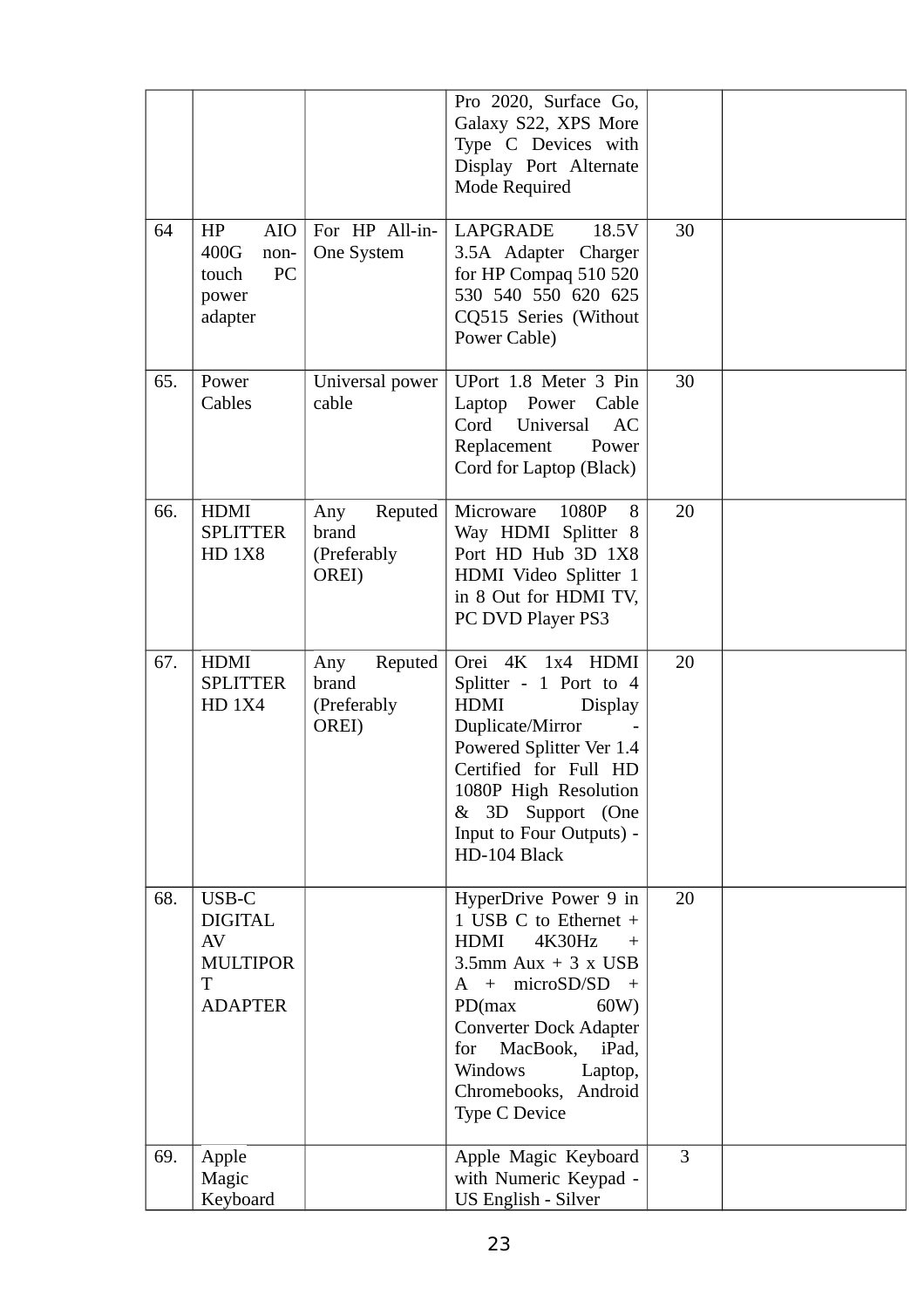| 70. | Apple<br>Magic<br>Mouse                                        | Apple<br>Magic Mouse<br>(for Bluetooth-Enabled<br>Mac with OS X 10.11 or<br>Later, iPad with iPadOS<br>13.4 or Later)                                  | $\overline{3}$ |  |
|-----|----------------------------------------------------------------|--------------------------------------------------------------------------------------------------------------------------------------------------------|----------------|--|
| 71. | Apple<br>Pencil                                                | (2nd)<br>Apple<br>Pencil<br>Generation)                                                                                                                | 3              |  |
| 72. | Apple USB-<br>Charge<br>C.<br>Cable $(1m)$                     | Belkin Apple Certified<br>Lightning to Type<br>$\mathsf{C}$<br>Cable, Fast Charging for<br>iPhone, iPad, Air Pods,<br>3.3 feet $(1$ Meters) -<br>White | $\overline{3}$ |  |
| 73. | Apple USB-<br>Charge<br>$\mathsf{C}$<br>Cable (2m)             | Belkin Apple Certified<br>Lightning to Type<br>$\mathsf{C}$<br>Cable, Fast Charging for<br>iPhone, iPad, Air Pods,<br>3.3 feet $(2$ Meters) -<br>White | $\overline{3}$ |  |
| 74. | Apple 67W<br>USB-C<br>Power<br>Adapter                         | <b>APPLE</b><br>model<br>no.<br>(MKU63HN/a)                                                                                                            | $\overline{3}$ |  |
| 75. | Apple 30W<br>USB-C<br>Power<br>Adapter                         | <b>APPLE</b><br><b>MODEL</b><br>NO.<br>(MR2A2HN/A)                                                                                                     | 3              |  |
| 76. | Apple 20W<br>USB-C<br>Power<br>Adapter                         | <b>APPLE</b><br>MODEL.<br>(MHJD3HN/A)                                                                                                                  | 3              |  |
| 77. | Apple<br>Lightning<br>Digital<br>AV<br>adapter                 | Apple                                                                                                                                                  | 3              |  |
| 78. | Apple USB-<br>$C$ to<br><b>SD</b><br><b>Card Reader</b>        | Apple                                                                                                                                                  | 3              |  |
| 79. | Apple<br>Lightning to<br>Card<br><b>SD</b><br>Camera<br>Reader | Apple                                                                                                                                                  | 3              |  |
| 80. | Apple<br>Lightning to<br><b>SD</b><br>Card                     | Apple                                                                                                                                                  | 3              |  |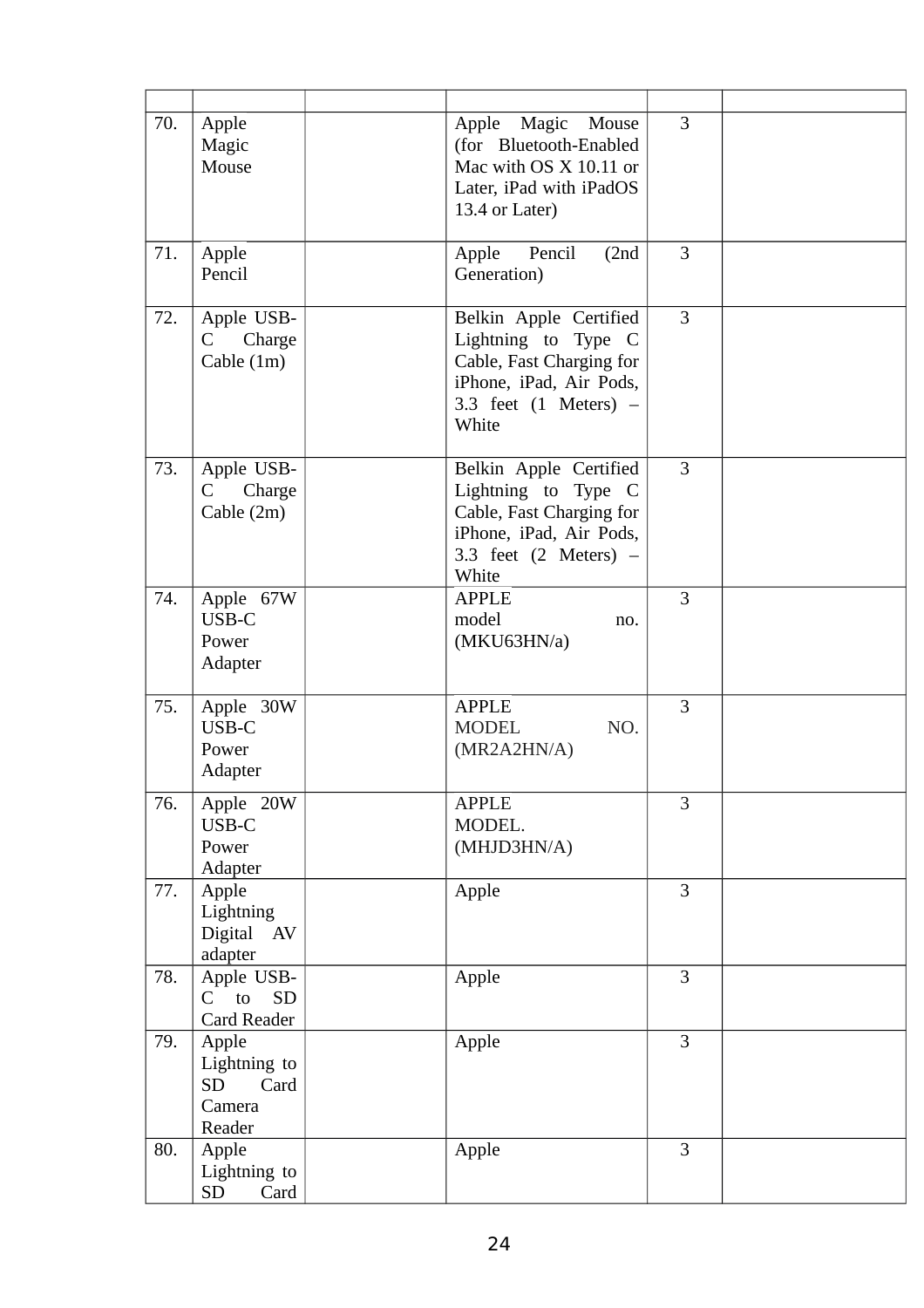|     | Camera<br>Adapter                                                                                                                                                                        |                                                              |                                                                                                                                                                                                 |    |  |
|-----|------------------------------------------------------------------------------------------------------------------------------------------------------------------------------------------|--------------------------------------------------------------|-------------------------------------------------------------------------------------------------------------------------------------------------------------------------------------------------|----|--|
| 81. | $USB-C$<br>to<br>MagSafe 3<br>Cable<br>$(2m)$ New<br>USB-C<br>to<br><b>MagSafe</b><br>$\overline{3}$<br><b>Cable</b><br>$(2m)$ New<br>USB-C<br>to<br>3<br>MagSafe<br>Cable<br>$(2m)$ New |                                                              | Apple MLYV3ZM/A 2<br>Meter                                                                                                                                                                      | 3  |  |
| 82. | DP To DP<br>Cable                                                                                                                                                                        | 3 meter length<br>Reputed<br>(Any<br>brand/Good<br>Quality)  | Manhattan<br>4K@60Hz<br>DisplayPort<br>Monitor<br>Cable                                                                                                                                         | 20 |  |
| 83. | DP To DP<br>Cable                                                                                                                                                                        | 10 meter length<br>Reputed<br>(Any<br>brand/Good<br>Quality) | Manhattan<br>4K@60Hz<br>Monitor<br><b>DisplayPort</b><br>Cable                                                                                                                                  | 20 |  |
| 84. | CD/DVD<br>Folder case                                                                                                                                                                    | <b>Big Size</b>                                              | Siveit<br>400<br>Capacity<br>CD/DVD Case Wallet<br>Storage<br>VCD<br>Holder<br>Booklet Album<br><b>Box</b><br>Binder(PU Black)                                                                  | 5  |  |
| 85. | CD/DVD<br><b>Folder Case</b>                                                                                                                                                             | <b>Small Size</b>                                            | Ankirun CD DVD Case<br>Album<br><b>Bag</b><br>Storage<br>Holder<br>Box<br>Cover<br>Records<br>Organizer<br>Pouch<br>Wallet<br>(Multicolour, Capacity:<br>40 Discs)                              | 5  |  |
| 86. | Video<br>Capture<br>Device with<br>Mic loop                                                                                                                                              | Reputed<br>Any<br>brand/Good<br>Quality                      | <b>INOGENI 4k Plus</b>                                                                                                                                                                          | 10 |  |
| 87. | Aux to Rca<br>Cable                                                                                                                                                                      | Any<br>Reputed<br>brand/Good<br>Quality                      | <b>EVATON 3.5mm Stereo</b><br>Audio Male to 2 RCA<br>Male (EP to 2 RCA)<br>COPPER PLATED 1.5<br><b>Meters</b><br>Connects<br>$\sim$ $^{-1}$<br>Theatre<br>AV<br>Home<br>CABLE<br>$\overline{2}$ | 10 |  |
| 88. | Aux Cable                                                                                                                                                                                | Any                                                          | Reputed   BOAT AUX CABLE                                                                                                                                                                        | 10 |  |